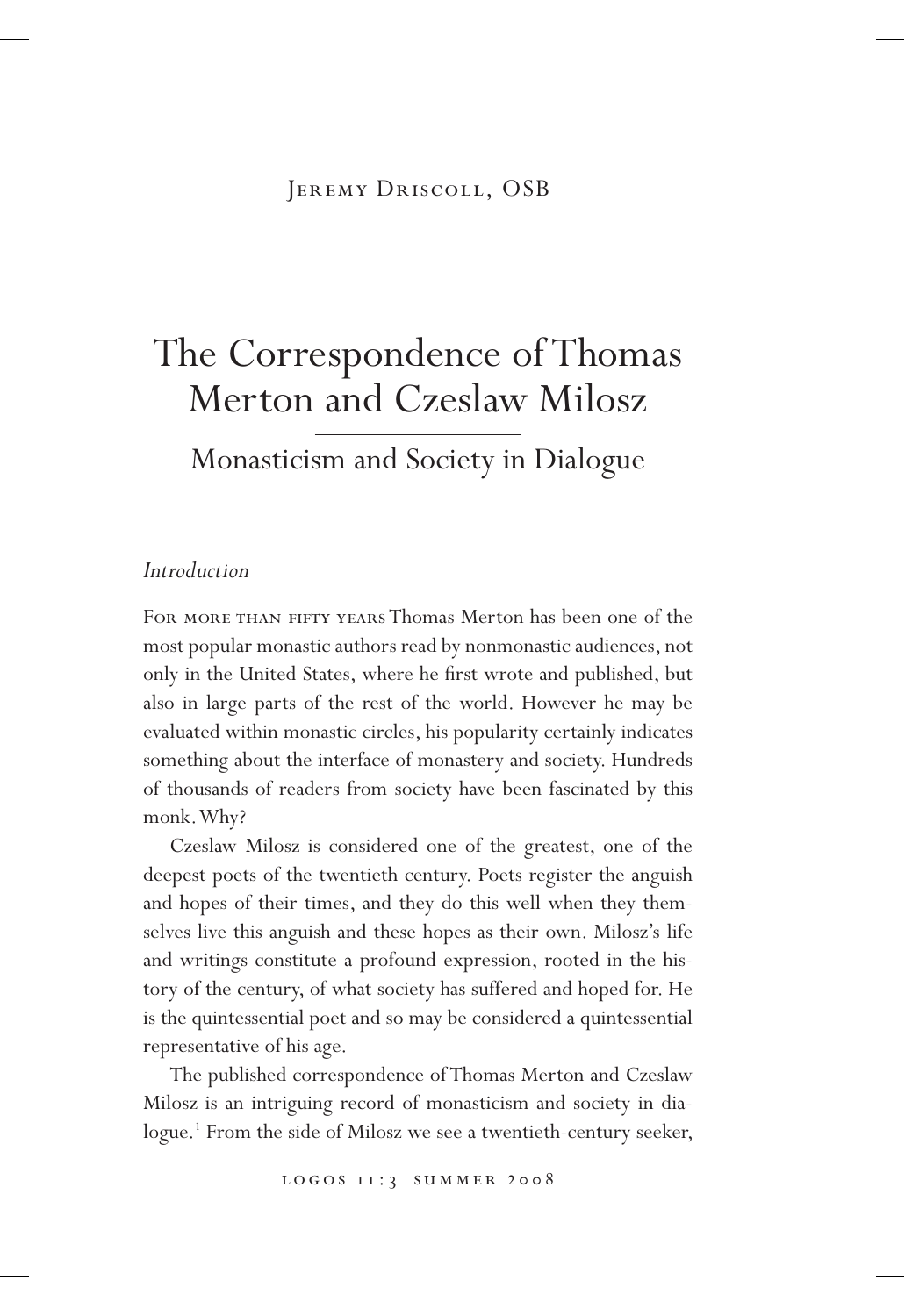a Catholic like Merton, looking to a monk for guidance, who at the same time does not hesitate to criticize the monk. From the side of Merton we see a monk intensely caught up in literary and other movements of his time, showing himself sometimes a valuable contributor and at other times somewhat confused in his identity as a monk. This article examines the range of questions about monastery and society in dialogue that this correspondence contains.

It should be noted at the outset that I am using both Merton and Milosz here in an emblematic way. The one is a "type," as it were, of the monk; the other a "type" of the poet. As such, I am not so much writing directly about either author seeking to understand him in himself qua author. For after all, these are letters and not finished literary products offered by Merton and Milosz to their reading publics. I use these letters to watch the monk in his relationship to society and to watch society in relationship to the monk.

#### *Merton Initiates Contact*

Merton initiated the correspondence with Milosz in 1959 after reading Milosz's *The Captive Mind,* a book that studies the social psychology of Communism. Merton was in general a sharp and thoughtful reader who read voraciously on any number of themes. That he had been among the first to read Milosz in English and recognize his importance is typical of Merton. Here we see the monk as not merely retired from society to think peaceful, divine thoughts in his silent cloister. Rather, here is an American monk trying to get to a deeper level of what was being considered in so shallow a way by so much of American culture in the 1950s, namely, the real nature of communism. It was not enough to consider Communists as evil and dangerous, to prepare atom bombs to blow them up. Milosz had helped Merton to try to understand "the lure of Marxism in the wake of the erosion of the religious imagination."<sup>2</sup>

If it is typical that the monk Merton found his way to an author like Milosz, it is even more typical that he should write him and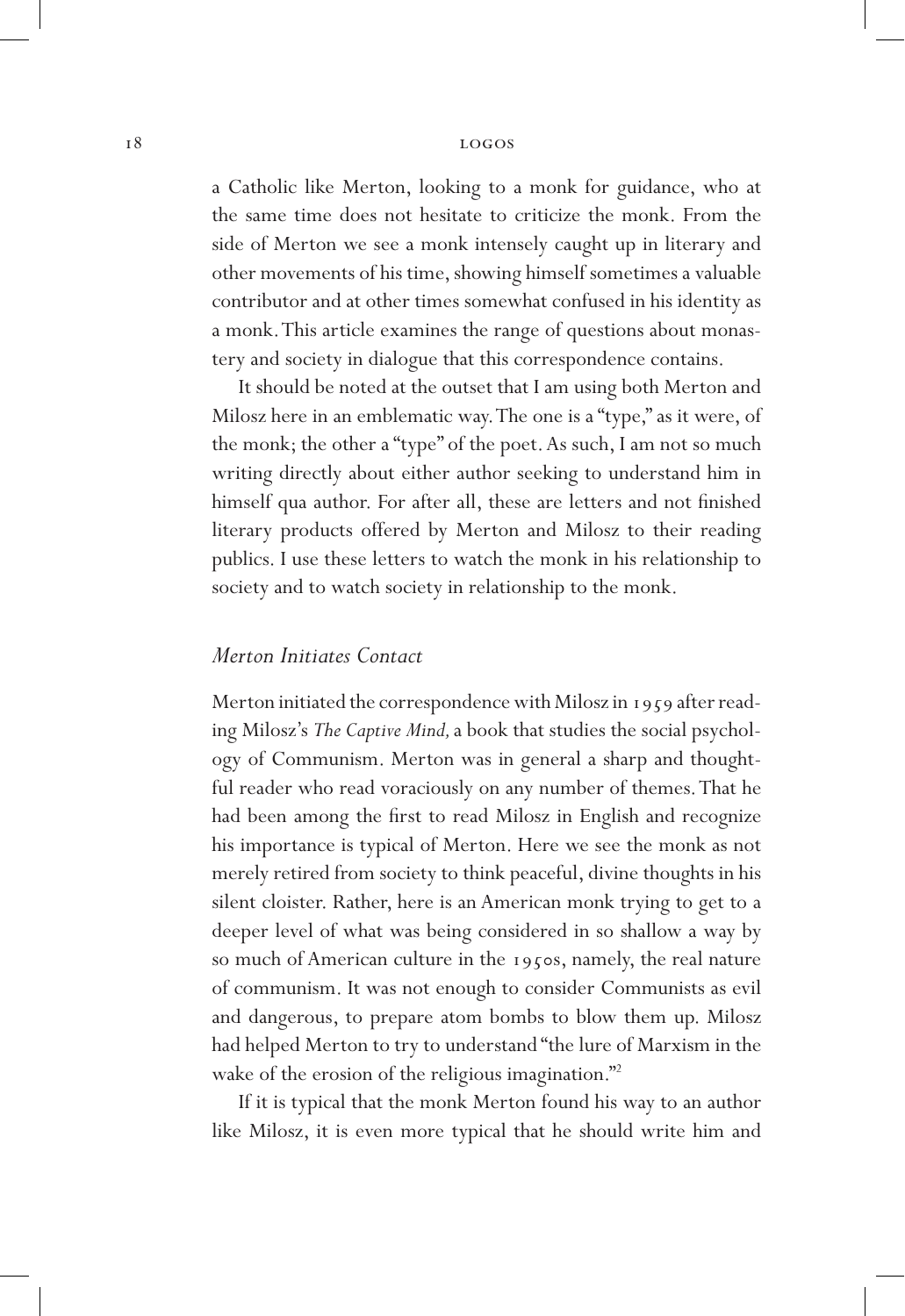seek to establish a correspondence with him. He writes to Milosz saying, "Having read your remarkable book 'The Captive Mind' I find it necessary to write to you, as without your help I am unable to pursue certain lines of thought which this book suggests" (*STB*, 3; December 6, 1958).<sup>3</sup> Slightly later he adds, "I find it [the book] especially important for myself in my position as a monk, a priest and a writer. . . . Your book has come to me, then, as something I can call frankly 'spiritual,' that is to say as the inspiration of much thought, meditation and prayer about my own obligations to the rest of the human race, and about the predicament of us all"  $(STB, 3-4)$ . It is striking here to see the monk so open to one from society, even seeking spiritual guidance from him. We are more accustomed to things moving in the opposite direction.

Milosz did not long delay in answering Merton. He was clearly pleased at Merton's interest and wrote him at length, further explaining *The Captive Mind* and being critical in part of himself in what he had written there. He knew of Merton as an author, though he had not yet read much of him. "I confess I do not know your prose books, from time to time I meet your poetry" (*STB*, 10; January 17, 1959). But this first letter had, in Milosz's own description, "an external, informative character" (*STB*, 13).

Merton was not put off by this. His reply is enthusiastic. If in the first letter he began, "Dear Mr. Milosz," now in only the second letter he begins with the warmer, "My Dear Milosz," and opens by saying, "Thanks for your splendid letter." He goes on to enter into further discussion about *The Captive Mind* and from there to touch upon his own efforts as a writer. He mentions also some of his own reactions to authors Milosz had mentioned in his own first letter. In this way the initial pattern of the correspondence is established. The two are happy to talk about other writers and also to share with each other bits and pieces of their own writings, with Merton suggesting ways and places Milosz might publish in English and with Milosz suggesting something similar for Merton in Polish. Merton's finish to this second letter, where he is decidedly warmer and more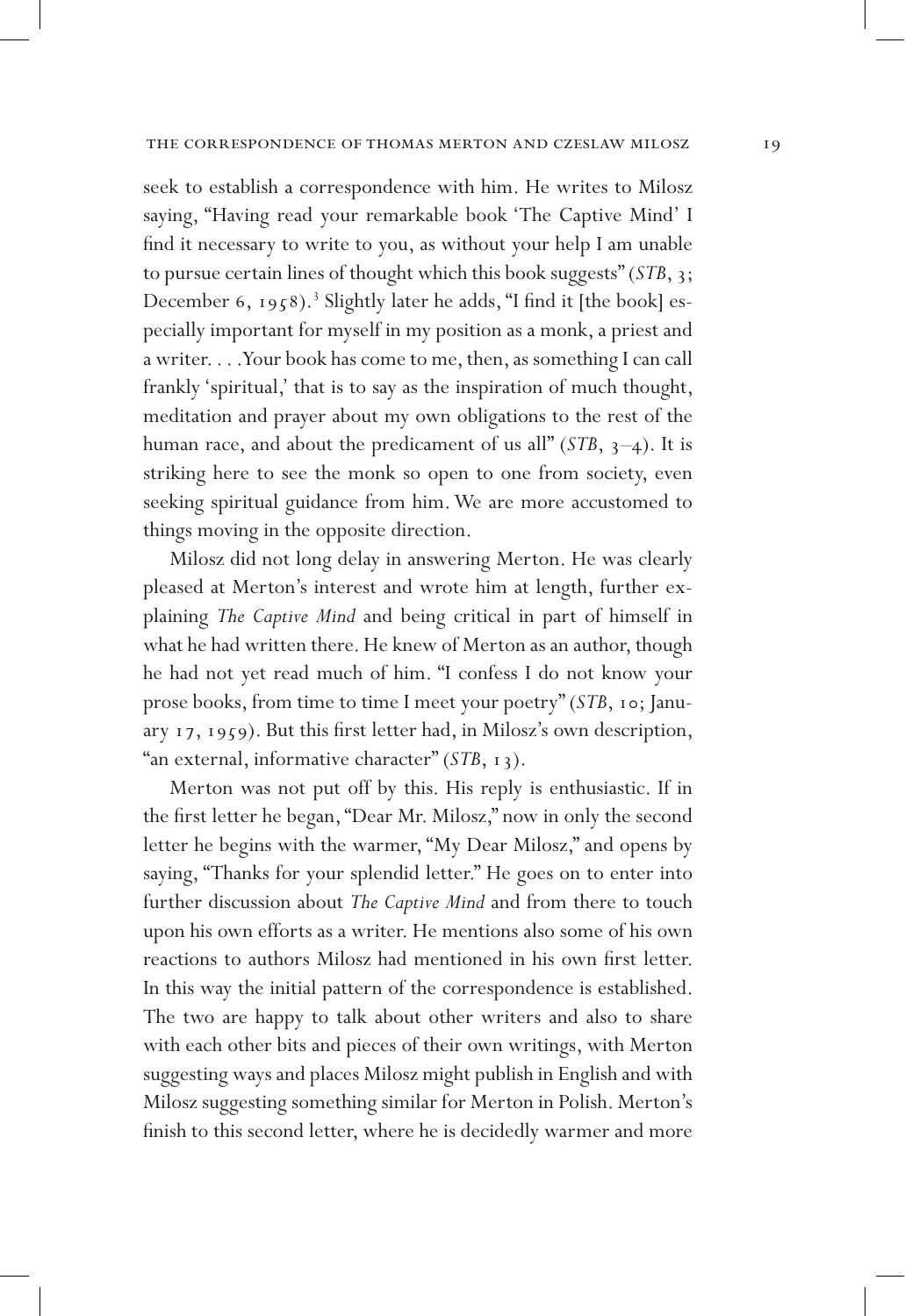himself, also directly touches on a spiritual theme. Indeed, it is a monk trying to give encouragement to society's writer, who is perhaps discouraged. He says,

Milosz—life is on our side. The silence and the Cross of which we know are forces that cannot be defeated. In silence and suffering, in the heartbreaking effort to be honest in the midst of dishonesty (most of all our *own* dishonesty), in all these is victory. It is Christ in us who drives us through the darkness to a light of which we have no conception and which can only be found by passing through apparent despair.

He signs himself, "Deep affection and solidarity in Christ—Tom Merton" (*STB*, 19-20; February 28, 1959).<sup>4</sup>

Obviously we do not have time here to pursue in detail all the themes opened up by this rich pattern of correspondence. From among many possible, I want to choose several that are especially interesting for showing the fruitful interchange between monastery and society. In all the letters that follow, discussion of their own writings and the writings of others will be what provides the structure for their increasingly deeper conversations. Spiritual themes, like that which Merton touched on in his second letter, will also come more and more to the fore in different ways.

#### *Milosz Seeks to Shape the Monk as Writer*

We can begin with Milosz's letter to Merton in which he reacts to Merton's very popular diary of monastic life called *The Sign of Jonas.*  Here we see that early in the correspondence a very frank level of interchange had already been established. Within the optic of why we are examining these letters, we can say that what we have here is nothing less than a statement of what society might look for in the writing of a monk—and the suggestion is that Merton has not yet delivered it. Milosz begins with a few initial positive remarks. "I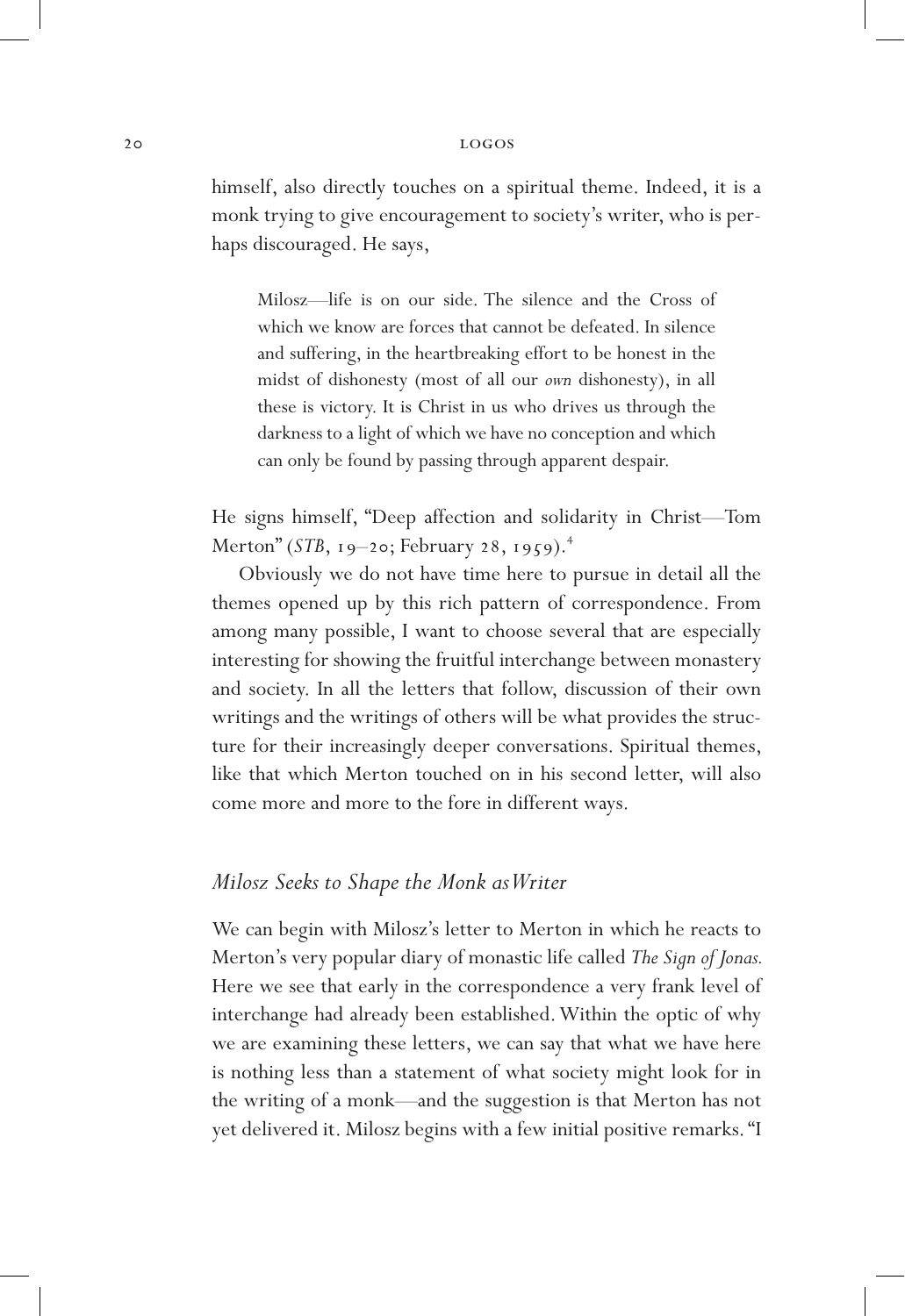feel your book is useful as it shows that a kind of life considered in general as monotonous or gray can be rich and full of experiences" (*STB*, 58).<sup>5</sup> But then he comes to his main point. He says,

But usefulness of your book is limited for somebody who is seriously interested in "anatomy of faith" if you permit that expression, somewhat improper. . . . That question tortures today many people. . . . The problem is very difficult: literature is too subjective, theological treatises too abstract. Your diary describes your internal country in its *results.* . . . What you describe is like a jungle for people who have never seen one. (*STB*, 60; emphasis mine)

This is already frank enough. But Milosz sustains and develops his criticism—or might it better be termed an analysis accompanied by a request, indeed, a plea to the monk. He says, still speaking of *The Sign of Jonas,* 

I was waiting for something—nothing sensational and dramatic—to happen, namely a kind of summa from time to time, and not only in terms of stages of your development. To be more clear, for instance nature in your book is contaminating, one is under its spell, but it is a background, nature is spiritualized and I waited for a moment when you meet her not only in its beauty or calm but also in its immutability of law: a dead beetle on your path. (*STB*, 60–61).

Here Milosz is putting before Merton a question that tortured him for a great part of his life: that of the cruelty of nature's immutable laws.<sup>6</sup>This becomes, through the course of Milosz's writings, a huge theological question. Who is God and who are we if nature is as cruel as she is? Though Milosz faces this question again and again in his published writings, here we see him privately turning to a monk and hoping for some light. He continues, "To put it in a naïve way: I waited [he is still referring to what he was waiting for in the monk's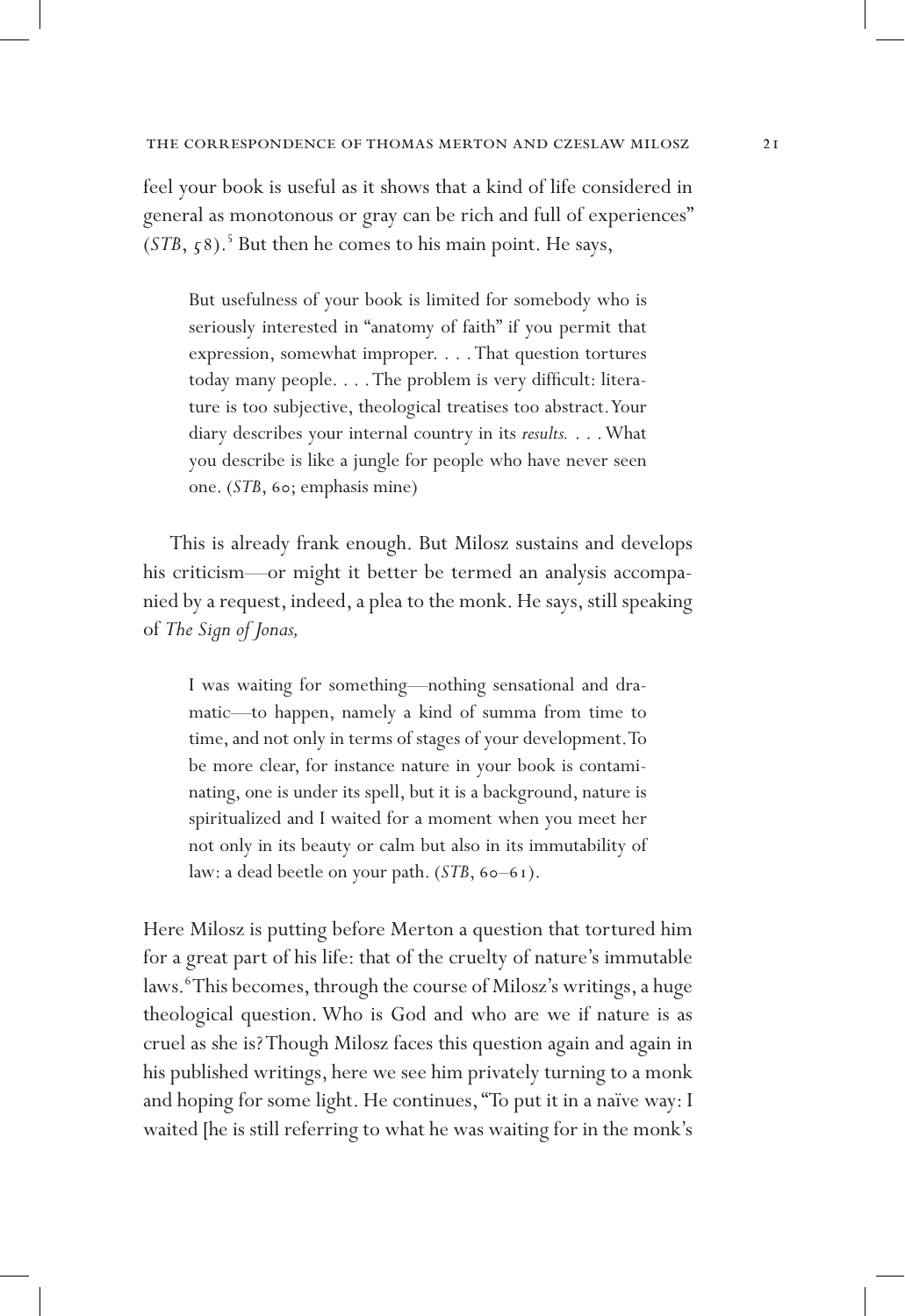diary] for some answers to many theological questions but answers not abstract as in a theological treatise, just on that border between the intellect and our imagination, a border so rarely explored today in religious thinking: we lack an image of the world, ordered by religion, while Middle Ages had such an image" (*STB*, 61).

I want to pause—Milosz is still not done and we will come shortly to the rest—and try to take the measure of how important is Milosz's suggestion here. He is asking for something that he thinks only a monk might be able to give, that is, theology, yes, but not in the sense of an intellectual abstraction, but something closer to the imagination, which the poetry of monastic life should be able to provide. (A little farther on in the letter he clarifies that he is not attempting to convince Merton to become a theologian in the Dominican tradition, which for Milosz is an emblem of the theological intellectualism that he thinks is not meeting his question where it needs to be met [*STB*, 62].) Milosz longs for what he calls "an image of the world ordered by religion." Such an ordered world seems to be destroyed in the society at large because, as Milosz suggests here and often in his writings, since the Enlightenment such an ordered worldview shaped by a religious imagination has simply been destroyed. In this letter he is wondering, he is perhaps hoping beyond hope, that such a world might still be found in the monastery. He says to Merton,

But a reader (I can judge by introspection only) is eager to learn (gradually) what is the image of the world in Thomas Merton. In a period when the image accepted by majority is clear: empty Sky, no pity, stone wasteland, life ended by death. I imagine a reader who says: he possessed a secret, he succeeded in solving the puzzle, his world is harmonious, yet in his diary he tells already about sequences while we would be ready to follow him in  $\zeta$  volumes through a very vision of the world redeemed by Christ. In how many books we can find it if we exclude books of devotion?(*STB*, 62) 7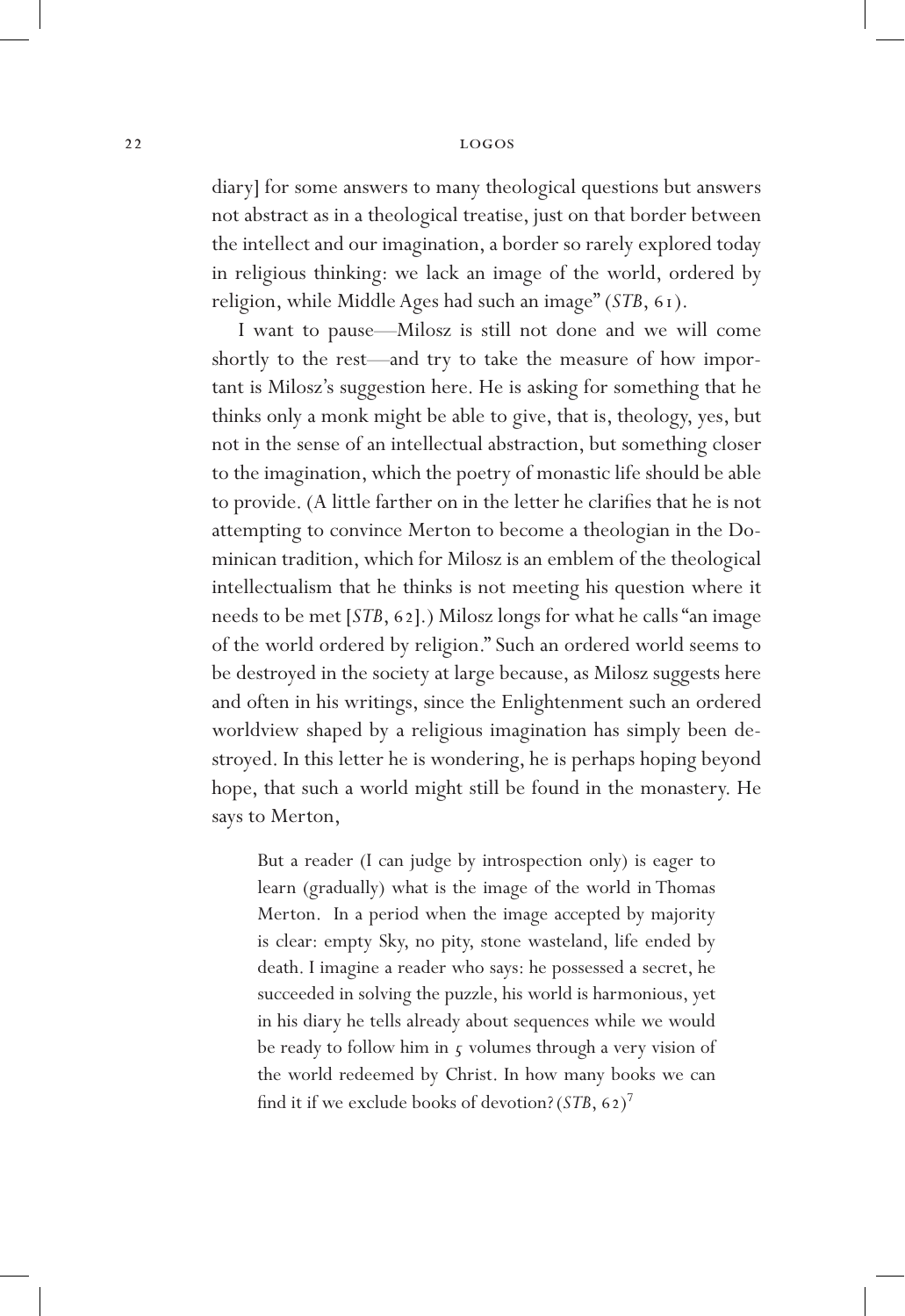"A vision of the world redeemed by Christ"—this is what Milosz hopes for from his monastic interlocutor. But the poet in Milosz understands that such a vision must deal directly with images and not in intellectual abstractions. Images dominate the present dark times: "empty Sky, no pity, stone wasteland, life ended by death." It must be met in kind by images, and it would seem that Milosz hopes for nothing less than this from Merton.

This in fact is a huge request, perhaps asking too much. Nonetheless, it is moving to see Milosz approach Merton in this way. I want to identify it as society approaching the monk for hope—and let it be noted, a hope based on "an *image* of the world redeemed in Christ" and not mere intellectual abstractions. Merton's response, which comes at least two months later, is disappointing, though he probably ought to be forgiven this, for as I suggest, too much was being asked.<sup>8</sup> Merton begins by excusing himself for being so long to reply and then says, "Yours [Milosz's letter] required much thought, and I still haven't come through with anything intelligent or worthy of your wise observations" (*STB*, 69; May 6, 1960). From this he dives into an explanation of himself before a particular criticism that Milosz had made, namely, Merton's being under the spell of nature, speaking only of its beauty or calm. It is striking that Merton begins his response here; Milosz has clearly touched a nerve. Merton says—and he appears to be on the defensive—

Not that there is not plenty of resentment in me: but it is not resentment against nature, only against people, institutions and myself. I suppose this is a real defect, or rather a limitation: but actually what it amounts to is that I am in complete and deep complicity with nature, or imagine I am: that nature and I are very good friends, and console one another for the stupidity and the infamy of the human race and its civilization. We at least get along, I say to the trees, and though I am perfectly aware that the spider eats the fly, that the singing of the birds may perhaps have something to do with hatred or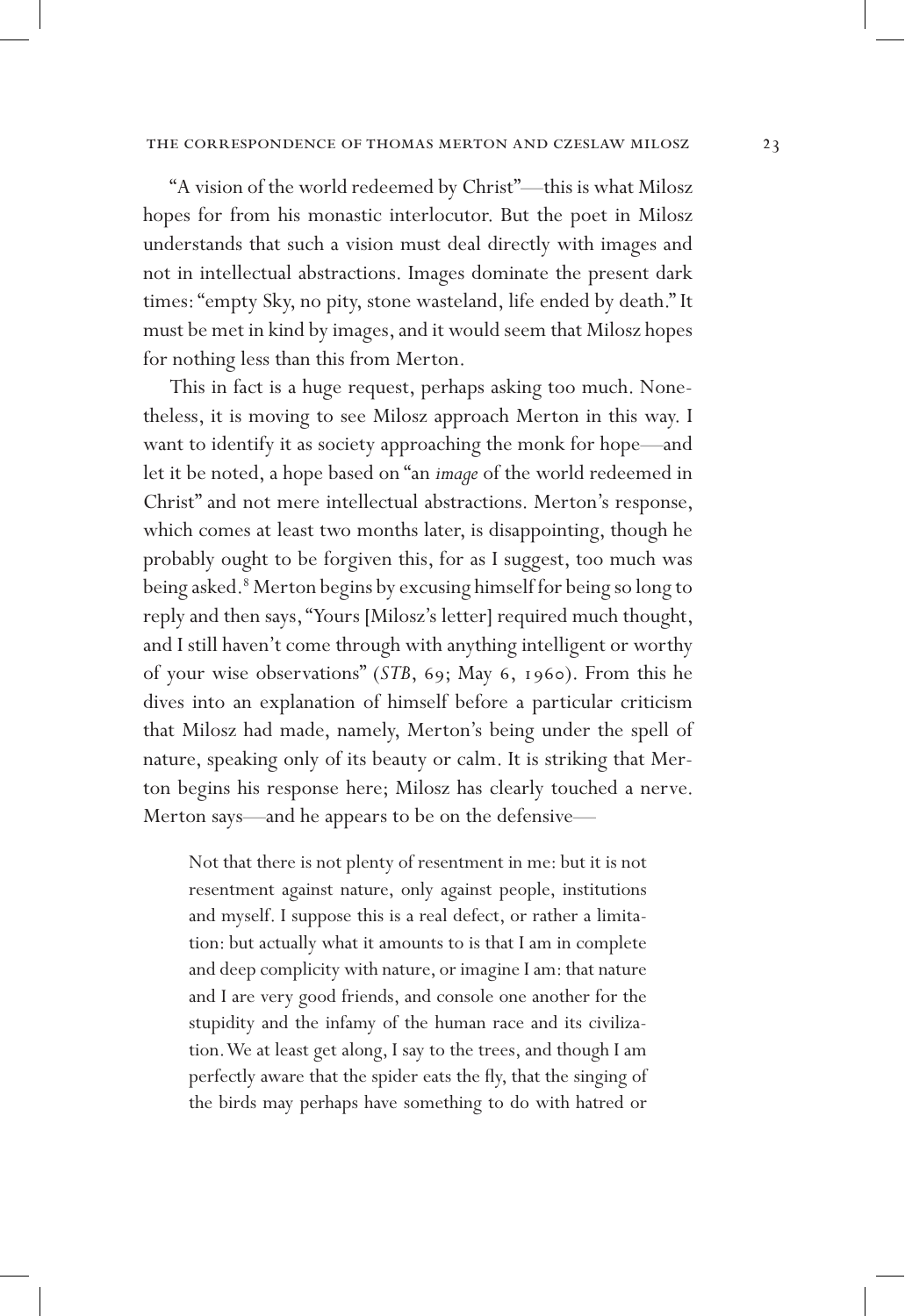pain of which I know nothing, still I can't make much of it. (*STB*, 69–70)

This is, as I say, disappointing if we take it at the level at which I am primarily trying to focus. It is a disappointing monastic answer to society's hopes and requests. But if we reflect on it further, Merton's limited answer—not much more at first glance than a clever and slightly sassy extended quip—perhaps brings us into direct contact with the actual monastic reality and not the idealized one to which Milosz was addressing himself. Merton is at least candid, confessing his position as "a real defect, or rather a limitation." Theoretically a monk should have a better answer than Merton had, but Merton, with a certain admirable admission of poverty, confesses that he can do no better. For our purposes, it reminds us that whatever it is and whatever it may be able to offer, a monastery is not an idealized realm. Any answers that come from it in society's direction will have to be carved out by real struggle and work on the monk's part. On this question Milosz had perhaps done more work. Merton himself admits as much in a journal entry made two days after writing this letter. "Answered Milosz's letter written in February. It is deep and sound and questions my innocent and optimistic friendship with nature, my lack of manichaean poison. Have I right not be poisoned in this way? . . . My answer was inadequate, and I must think of it more. For instance the awareness that nature is *alien* and *heartless* is becoming inevitable, as the awareness of man's own alienation, emptiness and heartliness increases."9

This is not simply a question of Milosz "winning that round," so to speak. It is more complex than that. Society delivered a very challenging request to the monk, and the monk was not up to the level of delivering an adequate response. Nonetheless, we encounter in Merton perhaps the secret of any monk's real strength and contribution— his capacity to admit his poverty and not to presume that all life's wisdom will flow simply in one direction, from the monastery toward the world. Alas, a monk is not a man with a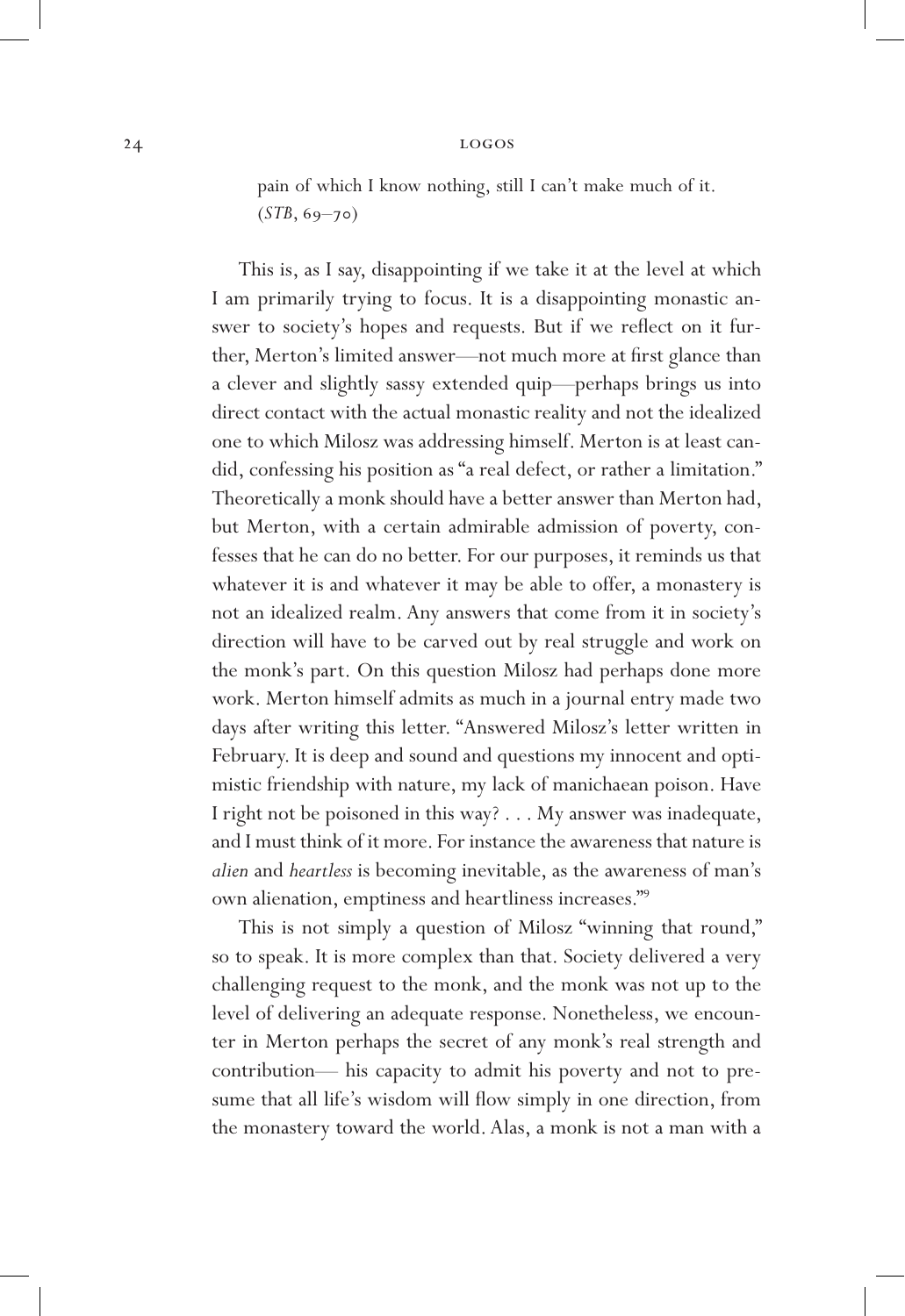secret storehouse of answers for life's big mysteries but is rather, as St. Benedict puts it, one "who seeks God."10 If in the course of his seeking, he finds himself too small before the mystery, the confession of this poverty holds a hidden promise and can, paradoxically, give hope to those in society who see the monk in his struggle.

In any case, despite Merton's falling short here, the relationship stays quite alive. For the rest of the long letter, Merton speaks of many different literary and spiritual questions and toward the end is even vulnerable in expressing his need for the relationship with Milosz. He says, "I enjoy writing to you and hearing from you in return, and believe that it is very important for both of us to correspond like this. . . . There are only very few in the monastery to whom I can talk as I talk to you . . . I value the sound of your voice and appreciate highly anything that you say" (*STB*, 76). Society's poet can help the monk in his search in a way that most of the monk's own brothers seem not able to. Milosz, for his part, will answer Merton in just as lively and lengthy a way several months later.<sup>11</sup>

#### *Mutual Influence on the Image of a Writer*

As the friendship grows more solid through the exchange of letters, both men try to help each other to refine their sense of themselves as writers, to articulate what each in his own way was very sensitive to, namely, their responsibilities as writers. Milosz is just as vulnerable in expressing his need for Merton. "You can help and guide me," he says. "I hope to meet you personally one day. I had some scruples as to our correspondence—I did not want to take too much of your time for answers. But now your letter would be for me a great joy" (*STB*, 93; October 30, 1960). Merton answered him almost immediately.<sup>12</sup> In fact, in his letter Milosz had shared with Merton that he has just moved from Paris to Berkeley to take up a position at the University of California. Merton welcomes Milosz to America and immediately launches into a stinging denunciation of American culture. "Certainly there are enormous problems and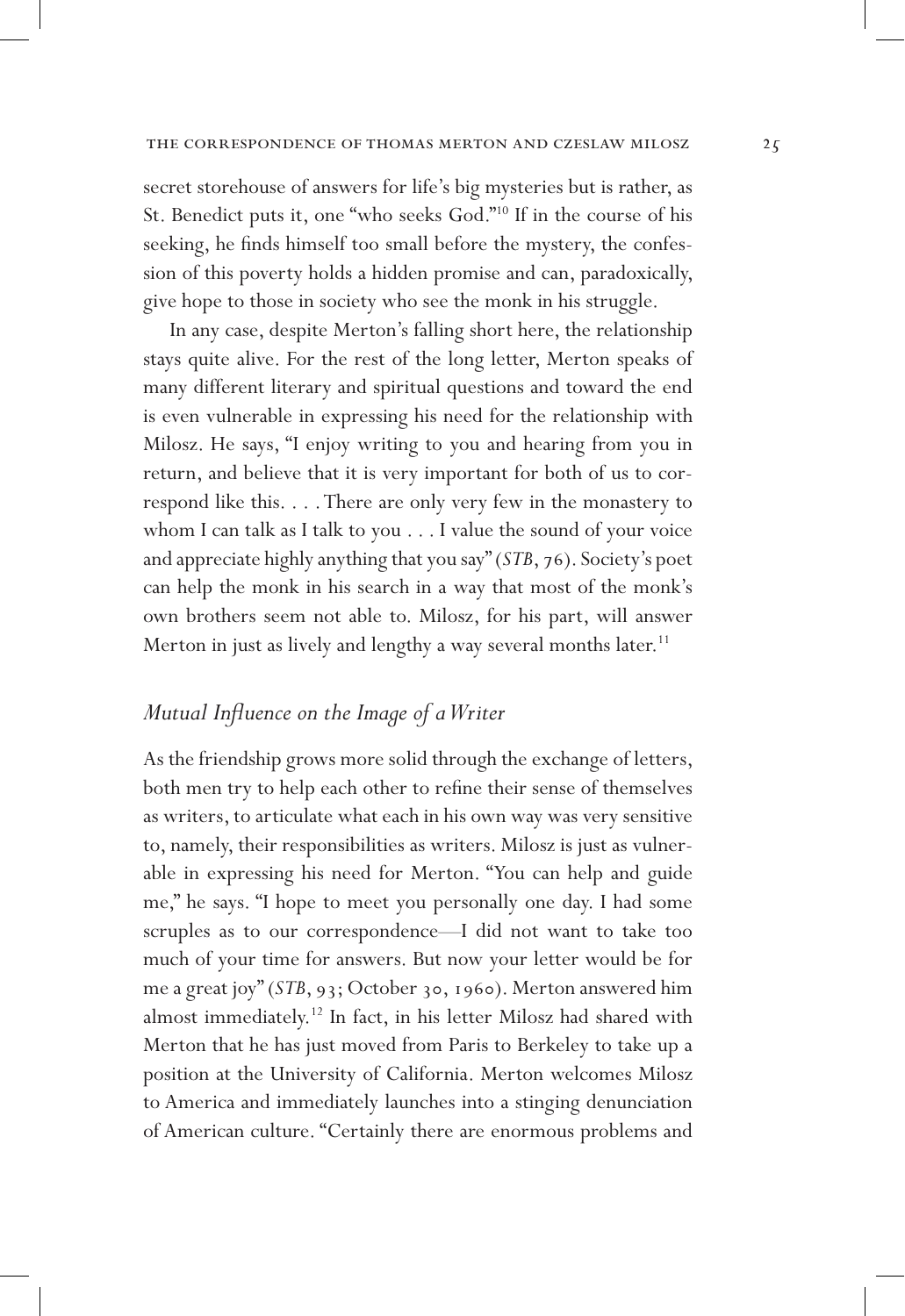difficulties about the life of an intellectual in America," he begins (*STB*, 94). This is a warning for Milosz's sake, but shortly after he adds, "In reality I think you will find here many healthy unexploited possibilities" (*STB*, 95). Nonetheless, Merton does not let up with his sardonic censures. "They [the army high command and the captains of industry] are getting tired of being hated and want to give the world a genuine reason for hating them. No doubt they will"  $(STB, 95-96)$ .

In the course of this outburst Merton offers an interesting reflection to Milosz on what their own role as writers might be in the midst of the unpromising cultural scene in America.

So I am tempted to wonder whether you and I do not after all have some kind of responsibility toward these people who are certainly, up to a point, waiting for anything we say, and quite ready to accept it. I fear being deluded and deceived by them. Perhaps I fear it too much and this may have a lot to do with my solitude, which always anticipates defeat and frustration. But after all if we have a hearing, we ought to humbly and courageously say what we have to say, clearly, forcefully, insistently and for the glory of God's truth, not for any selfinterest. And of course this means that we will *not* be pure, either. But knowing we will partly fail, we can at least try to be, and accept the consequences. (*STB*, 96)

This is a very telling paragraph. First of all we should note that Merton puts himself and Milosz together here in a kind of common responsibility before a group of readers also common to them both, "people waiting for anything we say and quite ready to accept it." Typical of Merton, he does not know whether he really likes this situation or not. He professes fear, but one can sense between the lines also a certain self-satisfaction at the problem of having people waiting on his next words. Finally, he suggests that since they have a hearing, they ought to take advantage of the situation to say some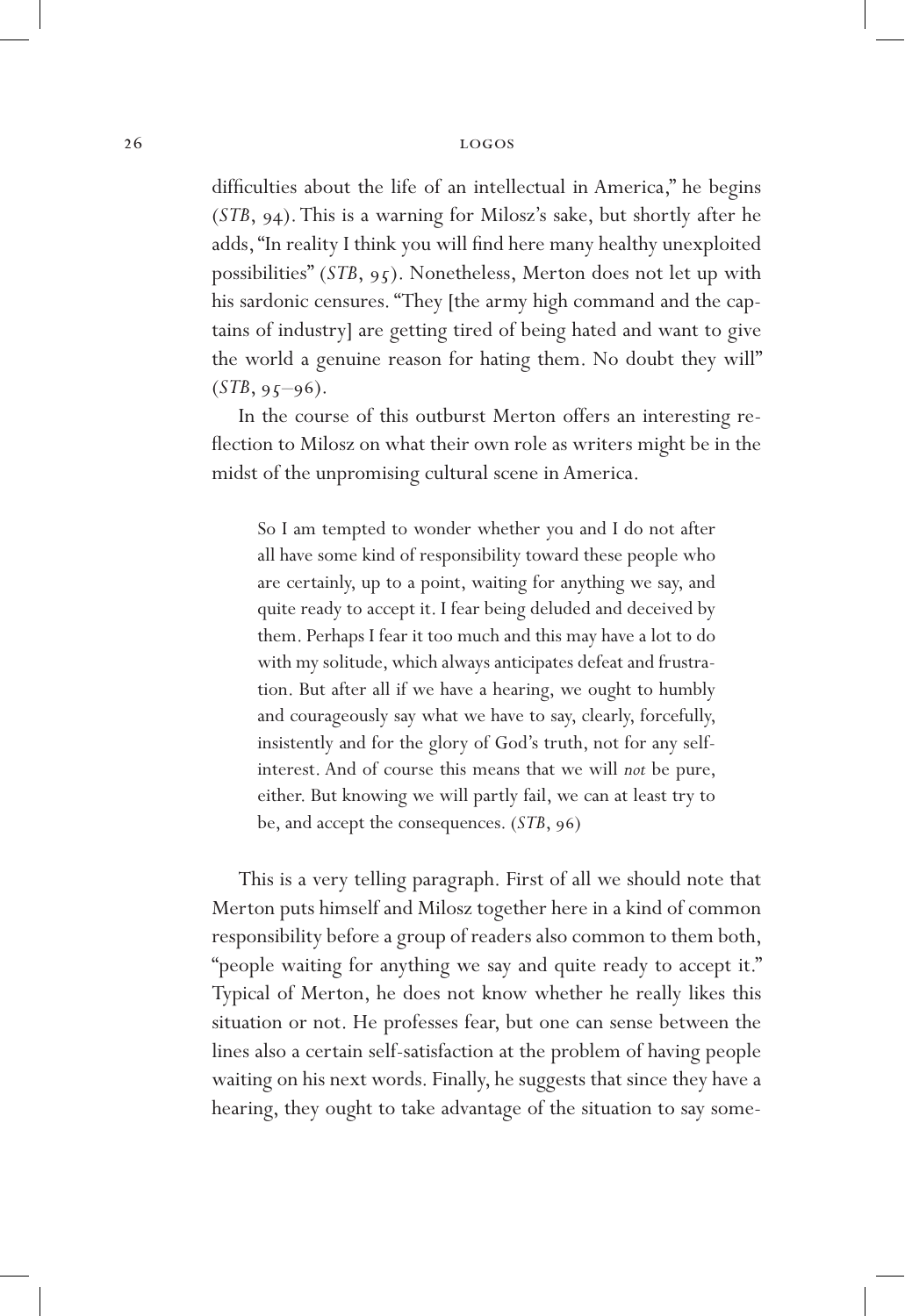thing and to do so as purely as possible, "for the glory of God's truth." This is in some sense a virtually programmatic statement. In their common bond of faith, in their common work as writers, the monk is suggesting that both men should summon their courage and speak their word into the very troubled American scene.

In this same letter Merton utters some beautiful words that show in a very genuine way his sense of solidarity with the troubled world, a sense of solidarity that Merton identifies, rightly so, as monastic.

There is no use in our being upset by weakness and sin in anyone: we are all in the same boat, and there is no point in being squeamish and repelled by it. . . . I have certainly not come to the monastery to feel myself isolated from sin, but to bear all sins along with my own and to be, as Dostoevsky's Zossima says, responsible to everyone for everything. It is not exactly charming, and it is sometimes like being in hell. (*STB*, 98)

This is Merton at his best, and we can imagine that such words would have been a kind of consolation to Milosz. Through his friendship with this monk, Milosz is learning ever more concretely that a monastery is not an idealized realm. Indeed, "it is sometimes like being in hell." But again, paradoxically, Merton has perhaps proffered here once more a real monastic contribution: the confession of poverty, of sin, of solidarity.

# *Milosz: "Shrewd Judge of the Sickness of America"*

In the next letter from Milosz to Merton, Milosz opens expressing his "astonishment" with Merton's article on Heraclitus. He says warmly, "This is for me a proof of our deep spiritual affinity—if I dare to use that expression" (*STB*, 100; undated). In the course of this letter Milosz begins to share his own reactions to the American cultural scene. His thoughts are calmer, more measured than Merton's outburst on the same. "It seems to me that America is bursting with talents and in-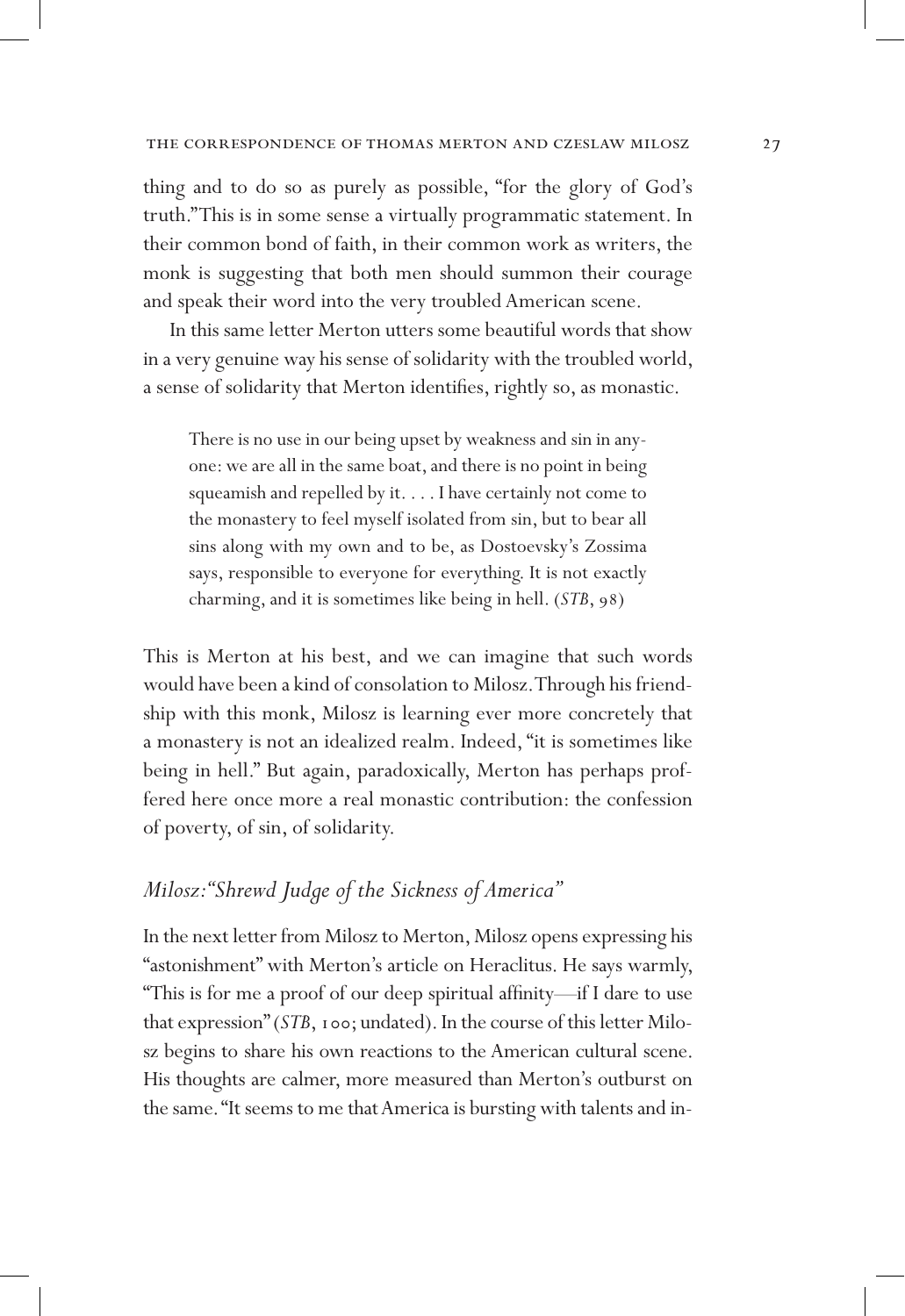telligence, but minds are turning round in a sort of spellbound dance of paralytics. The awakening is inevitable—but when and what awakening?" (*STB*, 102). He struggles to get to the bottom of the problem, to find the right diagnosis. It seems to me that the following insight is an extremely perspicacious diagnosis. He says,

Perhaps a great mistake of Catholics consists in this [speaking about a possible Catholic contribution to the present American problems]: they are satisfied too much with the notion of "human nature" and there is no place in their thinking for what is neither the individual nor society but society established in the soul of the individual. Perhaps a few individuals can liberate themselves under the influence of Grace. But millions and millions are condemned to terrible limitations which are not their fault. (ibid.)

It is worth pausing to be sure that we catch all that Milosz is suggesting here. The tradition of natural law, so important for so many of the theological positions that the Catholic Church articulates, has nonetheless a weakness in confronting the complex cultural scene that Milosz and Merton are struggling so hard to understand. The tradition speaks too abstractly, Milosz is arguing, when it distinguishes neatly between human nature and society, as if we could easily articulate how individual human natures ought to act within society based on what we know human nature to be according to the natural law. We are not, unfortunately, merely products of the natural law. We are all products of our society, and the Catholic vision, according to Milosz, does not detect this fact. What is needed is some way of conceiving how society creeps into the soul of an individual, rendering that individual helpless to act rightly. A very concrete instance of the problem for Milosz is television. He is appalled by the effects of American television. It is society creeping into the individual soul and destroying it. "I feel the heavy illness of American society is closely connected with 'mass media,' one should look for its roots there" (*STB*, 101).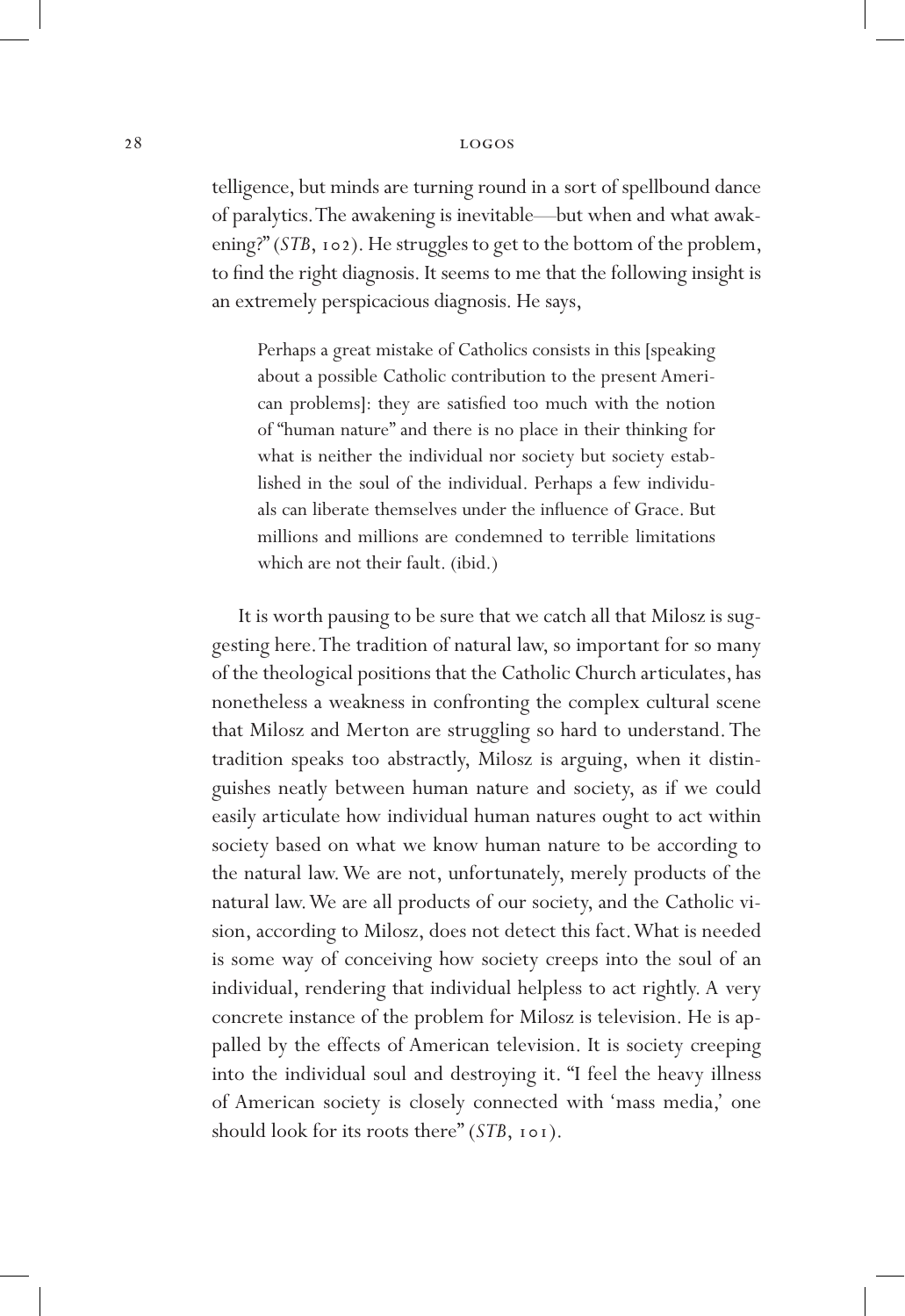In this letter, and also elsewhere in his writing, Milosz shows himself to be driven almost insane as he notes the soul-destroying effects of television. "I have an idea, perhaps crazy," he says to Merton (STB, 104). In the optic of our present inquiry, this idea is like a desperate cry from society to the monk, saying in effect, "Do something!" What he proposes is that Merton use his prestige as a wellknown monk and writer to wage a national campaign against the inanities of television. It *is* a crazy idea. And yet it is touching to see how Milosz in his desperation turns in all seriousness to his monk friend. "If you launch an appeal, you will fail at first. Yet your appeal will provoke a great stir. It will be a sign of breaking the generalised apathia and impotence" (*STB*, 105). Here is some of what society sometimes hopes for from a monk: provoking a stir, breaking generalized apathy and impotence.

Of course, Merton is not able to undertake what Milosz proposes. In his response, Merton exposes a good deal of his own monastic struggle. In fact, he wrote two letters to Milosz on the same day, the one as an afterthought to the other. In a journal entry also written that day, Merton says, "Wrote two letters to Czeslaw Milosz. He is a terrific correspondent, full of wise insights, shrewd judge of the sickness of America, wants me to campaign against TV. It is 4 months since he wrote. I waited too long to answer him, thinking I will have something more adequate to say."<sup>13</sup>This is quite interesting. We have seen Merton answering Milosz with enthusiasm on virtually the same day he had heard from him. Now we see four months of what to some extent we would be permitted to interpret as an embarrassed silence. In his answer Merton's struggle and ambiguity is clear. Our first reaction might be that we could have hoped for something better from a monk. But again, perhaps, there is some paradoxical contribution from the monk's sharing his struggle. The monk tells his friend,

I feel nothing but helplessness in my situation: I should ideally speaking have a wonderful perspective from which to see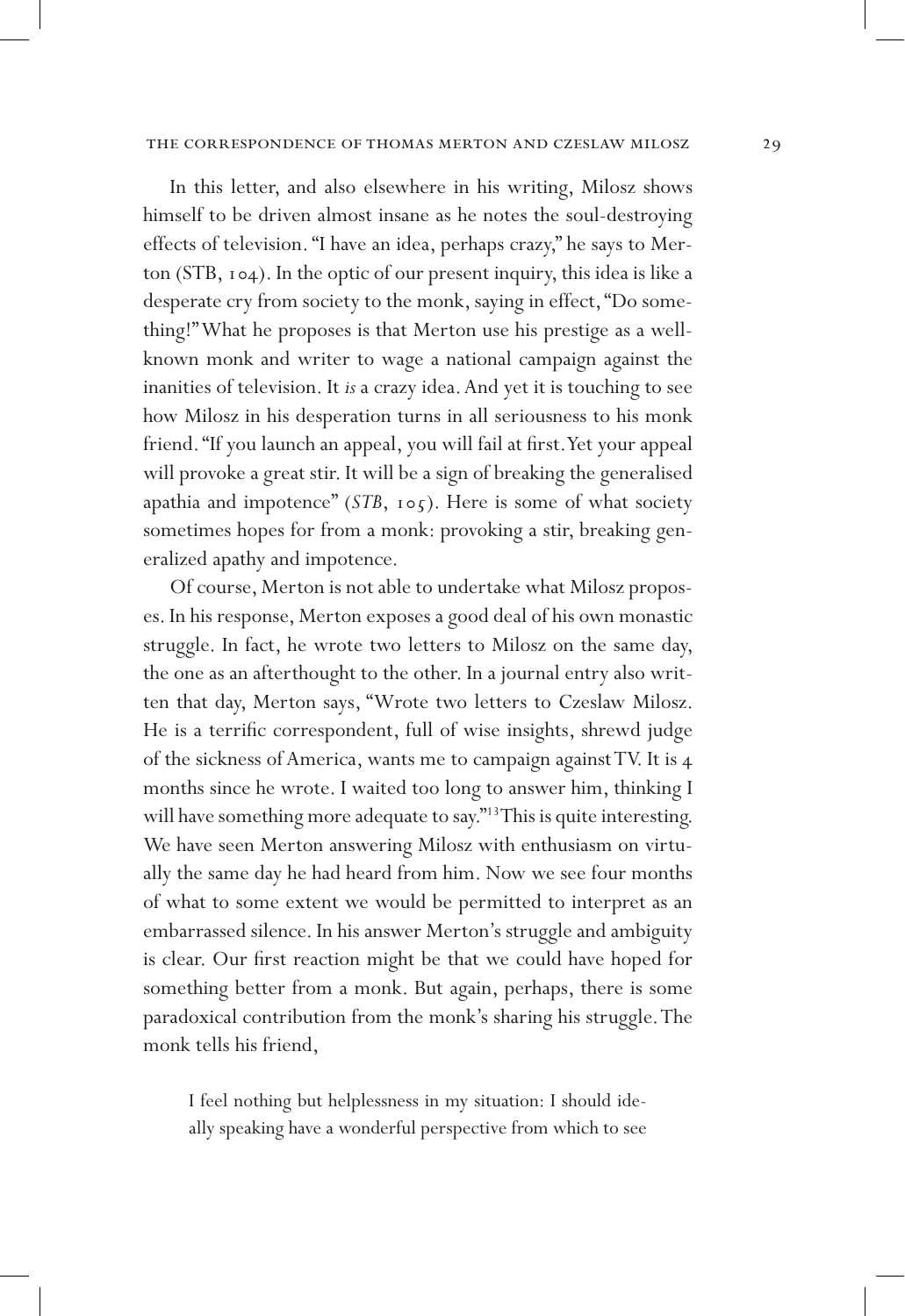things in a different—a Heraclitean—light. But at the same time there is so much confusion around me and in my own self. In monastic life there is a fatal mixture of inspiration and inertia that produces an awful inarticulate guilt in anyone who does not simply bury his head in the sand. You never know when you are right and how far you can go in studying the world outside and reacting to it. There are infinite temptations, the first of which is to think that one is separate from it all and somehow "pure," while really we are full of the same poisons. Hence we fight in ourselves many of the same ambiguities. (*STB*, 109; March 28, 1961)

This confession is extremely important for our project of articulating the relationship between monastery and society as exhibited through this correspondence. Monastery and society are not two purely distinct and distinguishable realms. Rather, society is very much in the monk. What is distinctive perhaps is that the monastery can be—Merton struggles to make it so—a place where society's ills are fought against, but first and foremost in the monk himself. However, Merton notes that this cannot easily happen, for in monastic life there is "a fatal mixture of *inspiration* and *inertia.*" In its inspiration, both Milosz and Merton would place their hope. But Merton informs Milosz of what may be a surprise to the latter: inertia in the monastery. It is not only people outside the monastery who may be tempted to think of it as the idealized realm of peace and wisdom; monks themselves may fall into this trap and can only continue in such an illusion by hiding their head in the sand inertia. Neat patterns of monastic observance can actually protect monks from driving more deeply into themselves and discovering their own complicity in the problem. This, Merton describes as a temptation. The monk is tempted to think of himself as separate and pure. But no, the same poisons are in him.

After his initial soul-searching admissions in this letter, Merton continues a bit more directly to explain why he could not really launch the anti-television campaign that Milosz envisions. "It might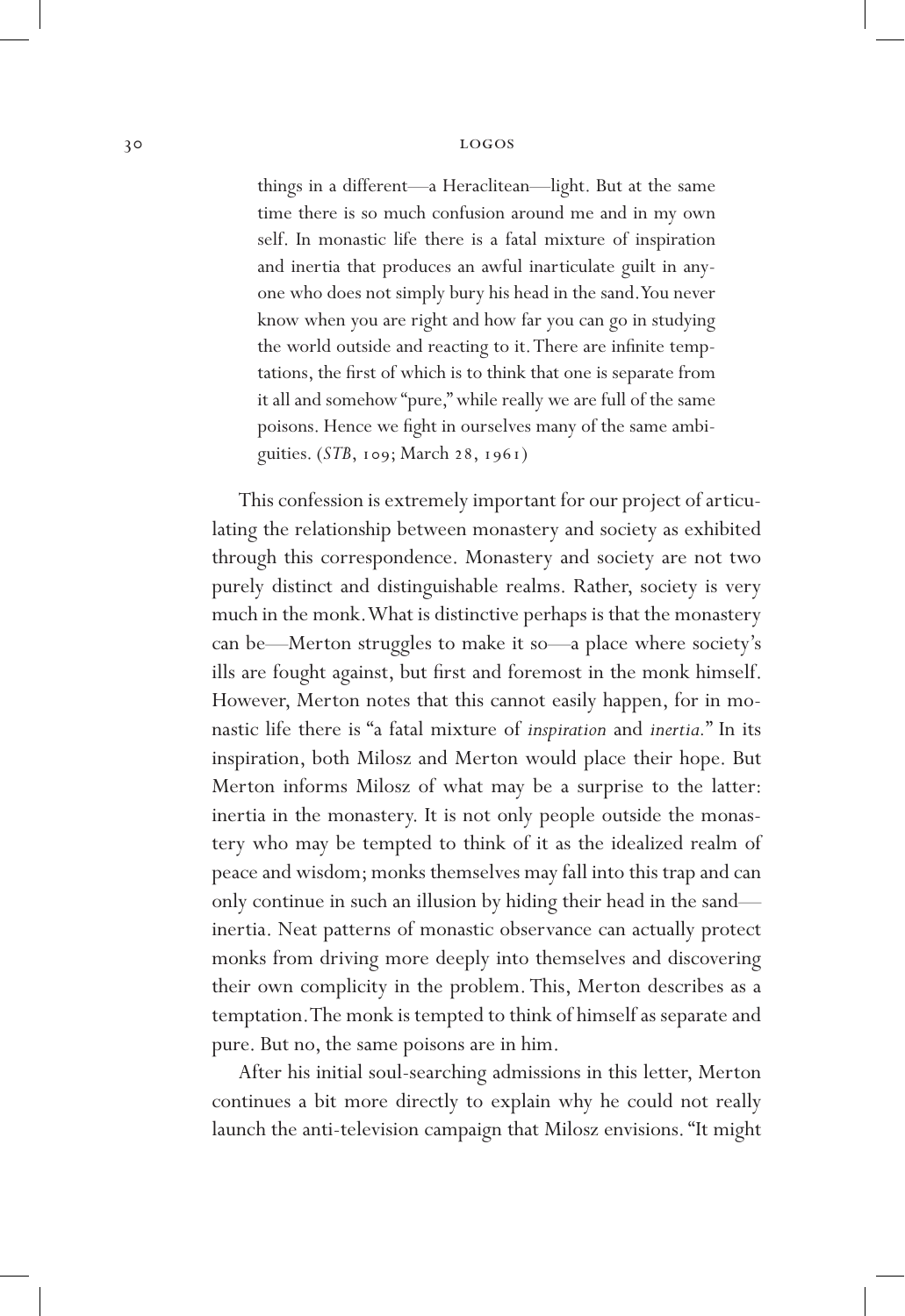ideally be true. I *should* certainly be in such a position [to launch a campaign]. . . . For me, however, to raise this one question would mean raising an unlimited series of other questions which I am not prepared to face. . . . I don't trust myself to even begin it. There are too many ambiguities, too many hatreds, that would have to be sweated out first" (*STB*, 111, 113). With what he confesses here Merton offers us an invaluable insight into a realistic understanding of the relationship between monastery and society. The monastery is not a bastion from which attacks are launched on society. Rather, the battle is within the monk himself, and it is the same battle that society ought to wage.

#### *A New Attempt of a Pascal*

Milosz writes back to Merton after a two-month interval. A kind of longing is expressed in his opening lines to the monk: "There are too many things to tell, which makes writing a letter hard. Those things are rather internal than external" (*STB*, 115; May 30, 1961). Then he adds, "Let me get rid of some details of current life first." So, he shares news of his teaching and engages in some of their usual literary banter and business. But then he comes to his "internal" concern. He is speaking writer to writer, wondering with him, searching with him, about the kind of writing called for. He says, "I realize that nothing is more important than to find a common language with those who 'search in despair,' through poetry, prose, any means. Being one of them: the blind leading the lame. Yes, what is needed is a new attempt of a Pascal. Possible, in my opinion" (*STB*, 119). A new attempt of a Pascal—this is a condensed, shorthand image of what Milosz sees the need for. Merton surely would have understood it. Pascal: the reasons of the heart; challenging his contemporaries in attractive ways to the risk of believing; unmasking the pretenses of prevailing fashion; beautiful, compelling writing.

This said, that is, Pascal proposed as an image, Milosz turns to Merton and offers both a criticism and a challenge. This is an in-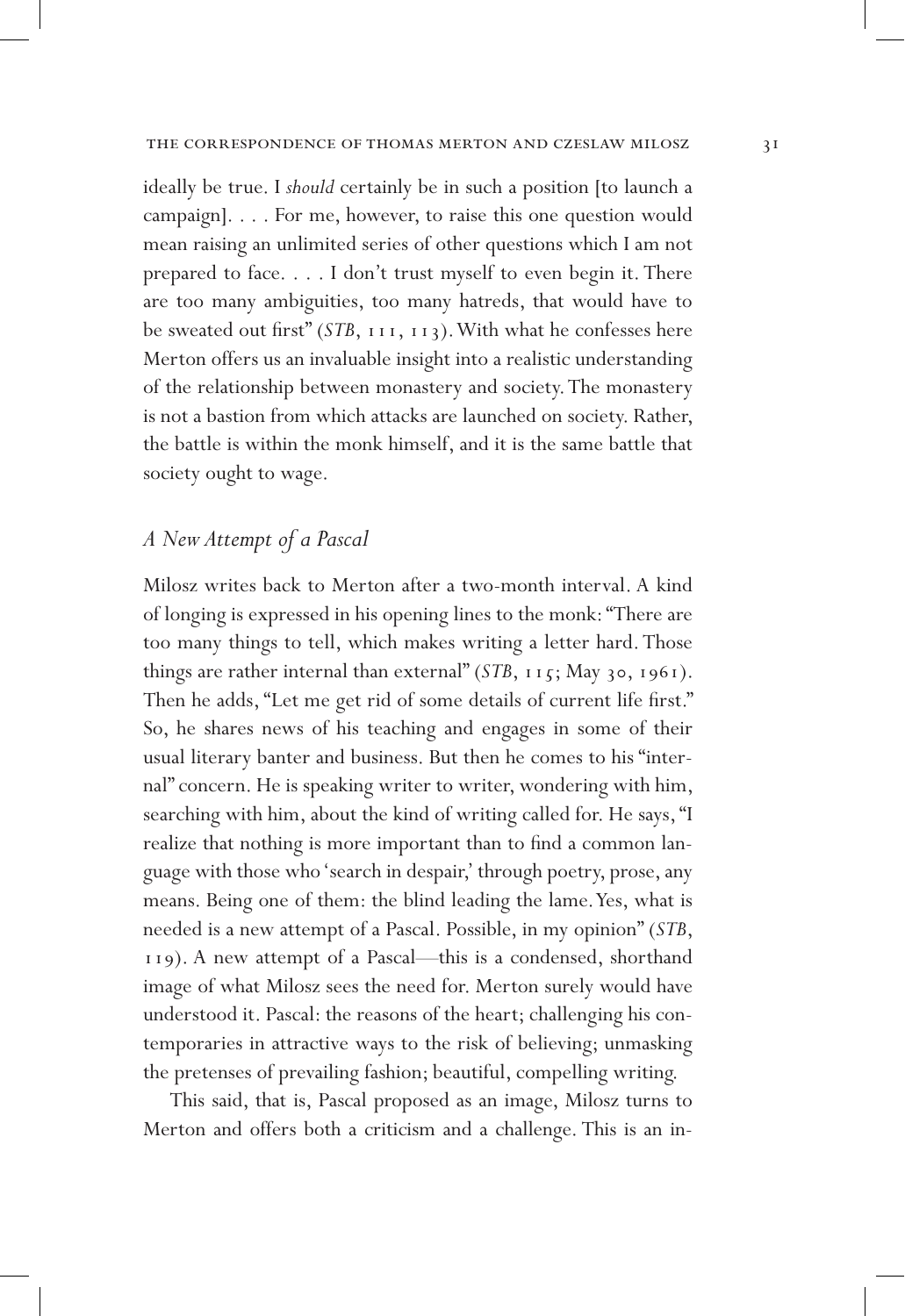tensification of what we have already seen: society turning to the monastery, hoping to find there that for which it longs. Concerning a writing like Pascal's, Milosz says to Merton, "Your books, useful as they are, do not belong to that category." Then he describes the writing he envisions and seeks to draw Merton toward it: "I see in the air the shape of such a book: somebody will write it. Perhaps you? It should be a book of great simplicity: what I believe and not why I believe but how I believe, namely, to draw a contour around what is hardly formulable, by images taken not from a religious experience" (*STB*, 119). Milosz adds to this challenge his own proposed explanation of why it may not have occurred to Merton to see the need for such a description of belief. He says, "It is probable that when one is a monk, exercise and routine transfer him so to say on the other side and certain first premises of faith become natural." It is as if he is saying something to the effect of, "It may be natural for you as a monk to believe, but it is not for us. In a simple way, show us how. But don't take your images from religion. Take them from what we know, from our lives." This is extremely challenging, and Milosz admits as much. He finishes his letter by saying, "Here is a thrust aimed at you, I do not deny. Or an appeal. . . . Forgive me: I would like to have in you an ally of the angoisse, I say what I think" (*STB*, 120).

Merton answers almost immediately. Once again Milosz—society's "appeal"—has provoked in the monk a moving confession of his own inadequacy. "I have *not* coped with the basic theological questions. It only looks that way. . . . There are times when I feel spiritually excommunicated. And that it is right and honest for me to be so. It is certain that my writing is not adequate and I am oppressed by the people who think that it is and who admire it as if it really answered questions. I have given the impression I had answers" (*STB*, 120–21; June 5, 1961). Yet again Merton shows his deep capacity for self-knowledge and self-accusation. This may be disappointing for us, but it is also, as I have pointed out several times, something typical of the monk, what I am suggesting may be ultimately the deeper monastic contribution.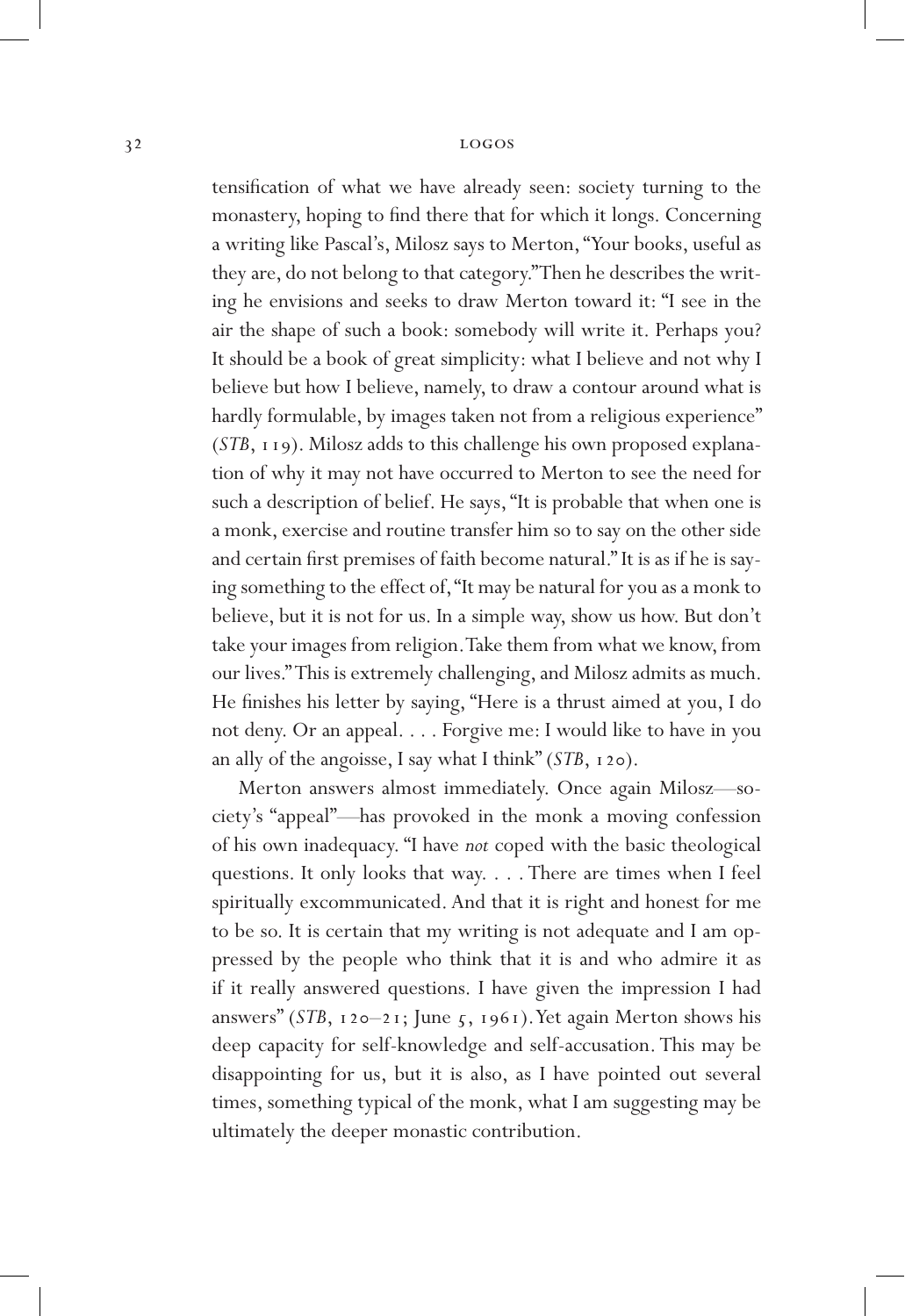Thus far in his letter Merton is impressive at least for what he admits of his shortcomings. The paragraph that follows, however, is less impressive, for in it there is an angry edge to what he says and now he locates the problem no longer within himself but in others. He speaks of these others with a disdain unbecoming to a monk.

There is something wrong with questions that are supposed to be disposed of by answers. That is the trouble with the squares. They think that when you have answers you no longer have questions. And they want the greatest possible number of answers, the smallest number of questions. The ideal is to have no more questions. Then when you have no questions you have "peace." On the other hand, the more you simply stand with the questions all sticking in your throat at once, the more you unsettle the "peace" of those who think they have swallowed all the answers. The questions cause one to be nauseated by answers. This is a healthy state but it is not acceptable. Hence I am nauseated by answers and nauseated by optimism. (*STB*, 121)

Not ten days pass before society sends its answer to the hard-edged monk.

I do not agree with you when you say that you do not want answers, as answers are what the "squares" want. They are right if they have that desire. We have to integrate new and new questions and answers into a new image of the human universe. That's why theology is, I feel, important. . . . Existential angst is not enough. . . . I feel that only a continuous chase after answers can be a driving force. (*STB*, 126; June 5, 1961)

Milosz shows himself the wiser of the two in this exchange. He is more compassionate and understanding of why people seek answers. In effect he chides the monk for a monastic version of existential angst. One senses in Merton's outburst that he some-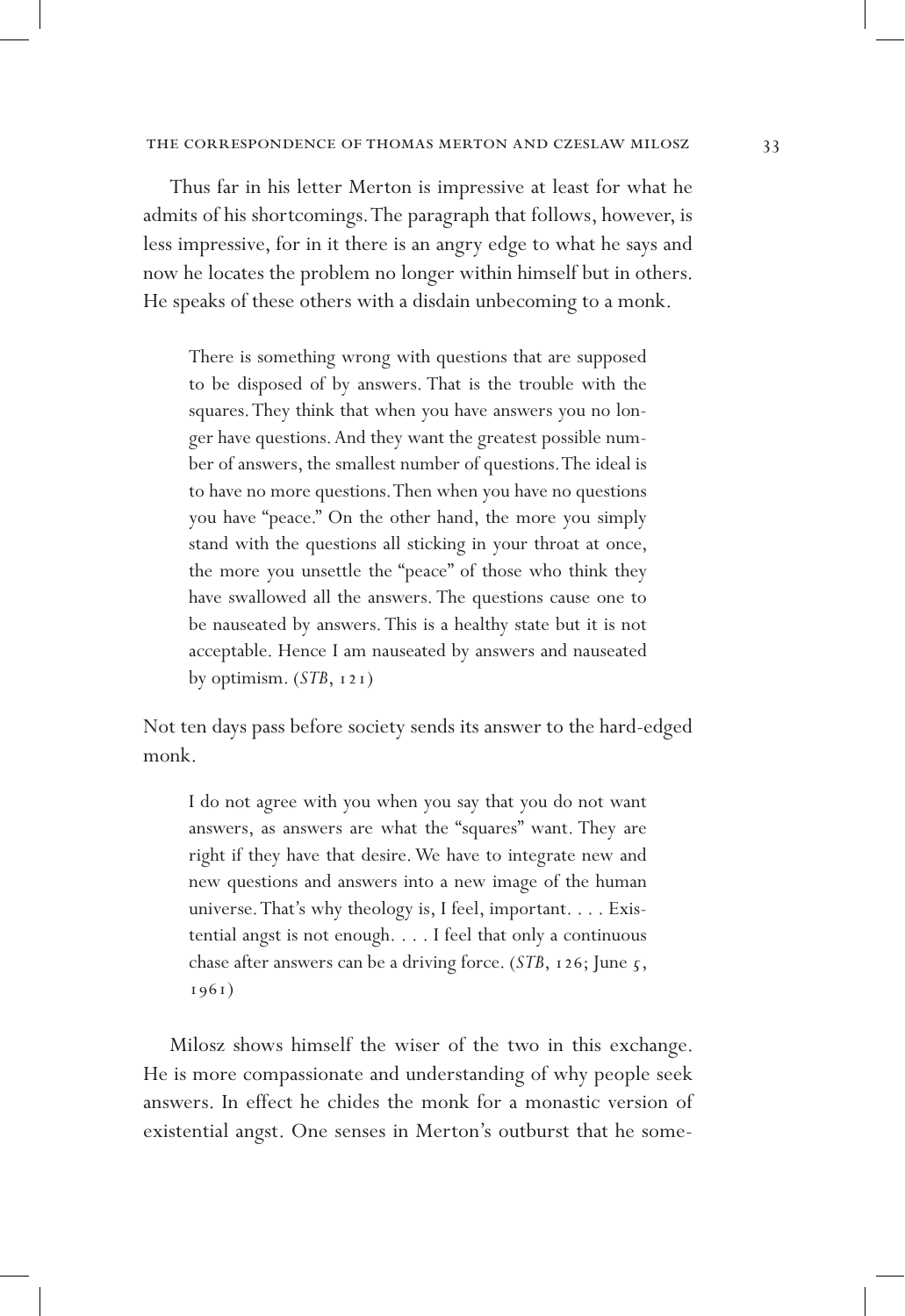how rather enjoys his not having answers and not wanting them. Perhaps the monastery grants him a kind of protection where he can enjoy the luxury of such an attitude. But Milosz sees that such protection is not granted himself and the people he is concerned to reach. For these "a continuous chase after answers" must be the driving force.

Merton backs off a little in a letter written several months later, but there is still an angry edge around his words. "Certainly I have no objections to theologians and theological thought (this refers to our last two letters back in the early summer. I only wish that theologians were more alive and that their thought was thought" (STB, 127; September 16, 1961; the closing parenthesis mark is not in the original). Milosz had reminded Merton of the importance of theology. Merton grants his point but cannot do so without his snide jab. He goes on to mention the well-known theologian Jean Daniélou, who had recently visited. "He is more my style, and I get along fine with him," Merton says. But then again, another jab: "Yet even with him I feel there are two drawbacks: a certain reflex of ecclesiastical caution which has nothing to do with truth but only with keeping 'correct' on the right side of the authorities" (*STB*, 127). This is hardly a fair assessment of Daniélou's much admired sense of balance as a theologian.<sup>14</sup>

Merton is more convincing later in the letter when he comes back to Milosz's disagreement with him about the importance of having answers. Merton seeks to acquit himself and is more true to life this time, even if he still appears somewhat defensive.

There is no question in my mind that there is a need to integrate new questions and answers in a human universe: when I said I was fed up with answers, I meant square answers, ready made answers, answers that ignore the question. All clear answers tend to be of this nature today, because we are so deep in confusion and grab desperately at five thousand glimmers of seeming clarity. It is better to start with a good acceptance of the dark. That in itself contains many answers in a form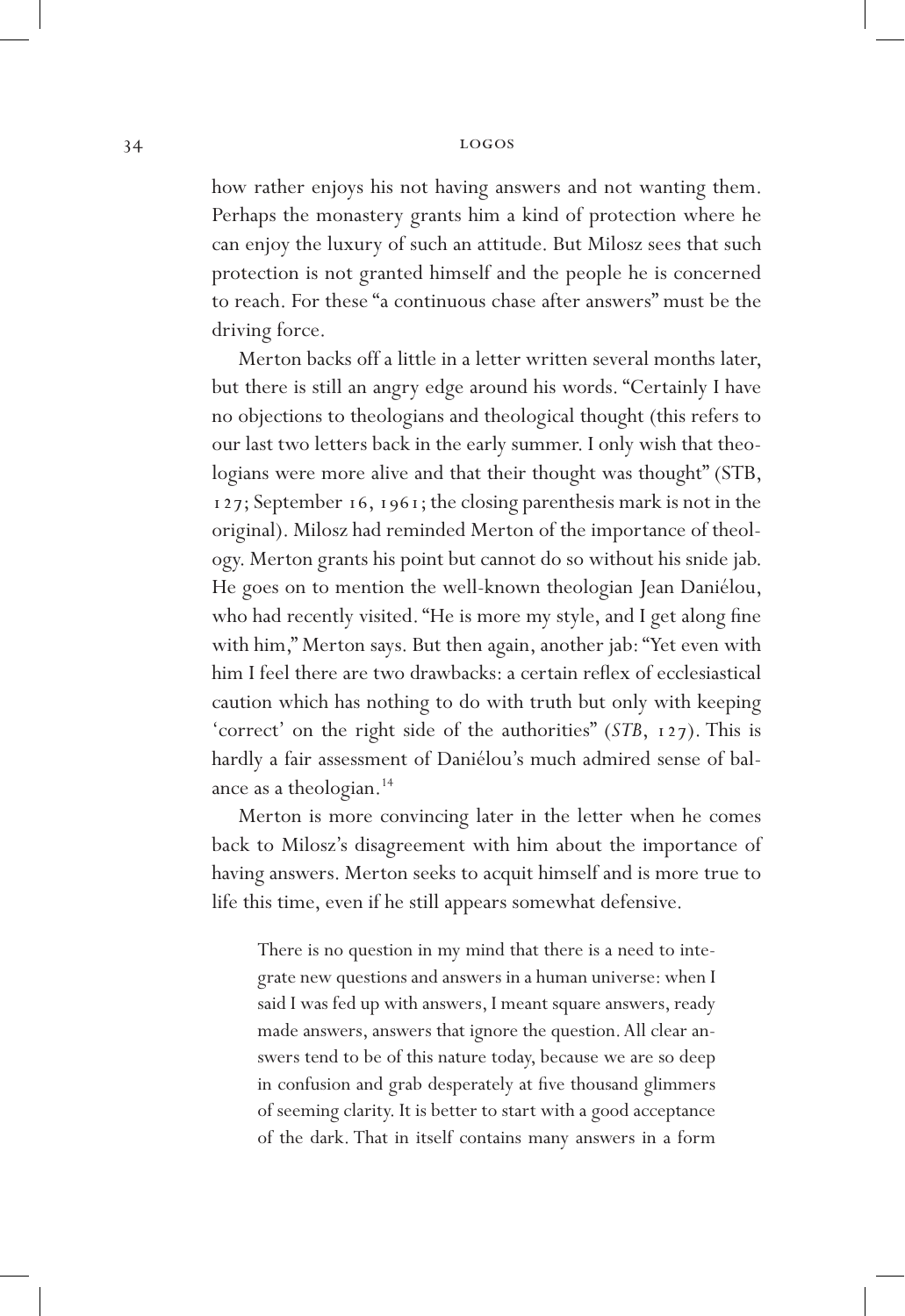that is not yet worked out: one has the answers, but not the full meaning. (*STB*, 129)

Defensive or not, these last several sentences seem quite wise to me. An acceptance of the dark, Merton suggests, is already a kind of answer, even if it is not yet fully worked out. Such a suggestion is a monk at his best.

#### *Merton's "Rage and Fervor"*

I mentioned that it is a habit of both correspondents to share with each other certain pieces they have written. Merton finishes this letter by saying, "Anyway here is this poem and in a few days I want to send you another mss that is a sort of statement of my position now" (ibid.). This manuscript is identified in the published correspondence as "A Letter to Pablo Antonio Cuadra Concerning Giants" (ibid.).15 Naturally Merton would be anxious to have Milosz read some statement of his present position. However, three days after his letter to Milosz, Merton makes a journal entry in which he speaks about the letter to Cuadra that, among other things, he was intending to send to Milosz. The journal entry confirms my observations about the hard edge to Merton's thoughts at this time.

The letter to Pablo Antonio Cuadra which I wrote last week is bitter and unjust. It lacks perspective. It cannot do much good to anyone in its present shape, and yet I have mailed it off to him and it may get published (though only in Nicaragua) before I have time to make any serious changes. How did it get to be so violent and unfair? The root is my own fear, my own desperate desire to survive even if only as a voice uttering an angry protest, while the waters of death close over the whole continent.<sup>16</sup>

This is an impressive and searching examination of conscience by a monk. It is consequently disappointing to read a journal entry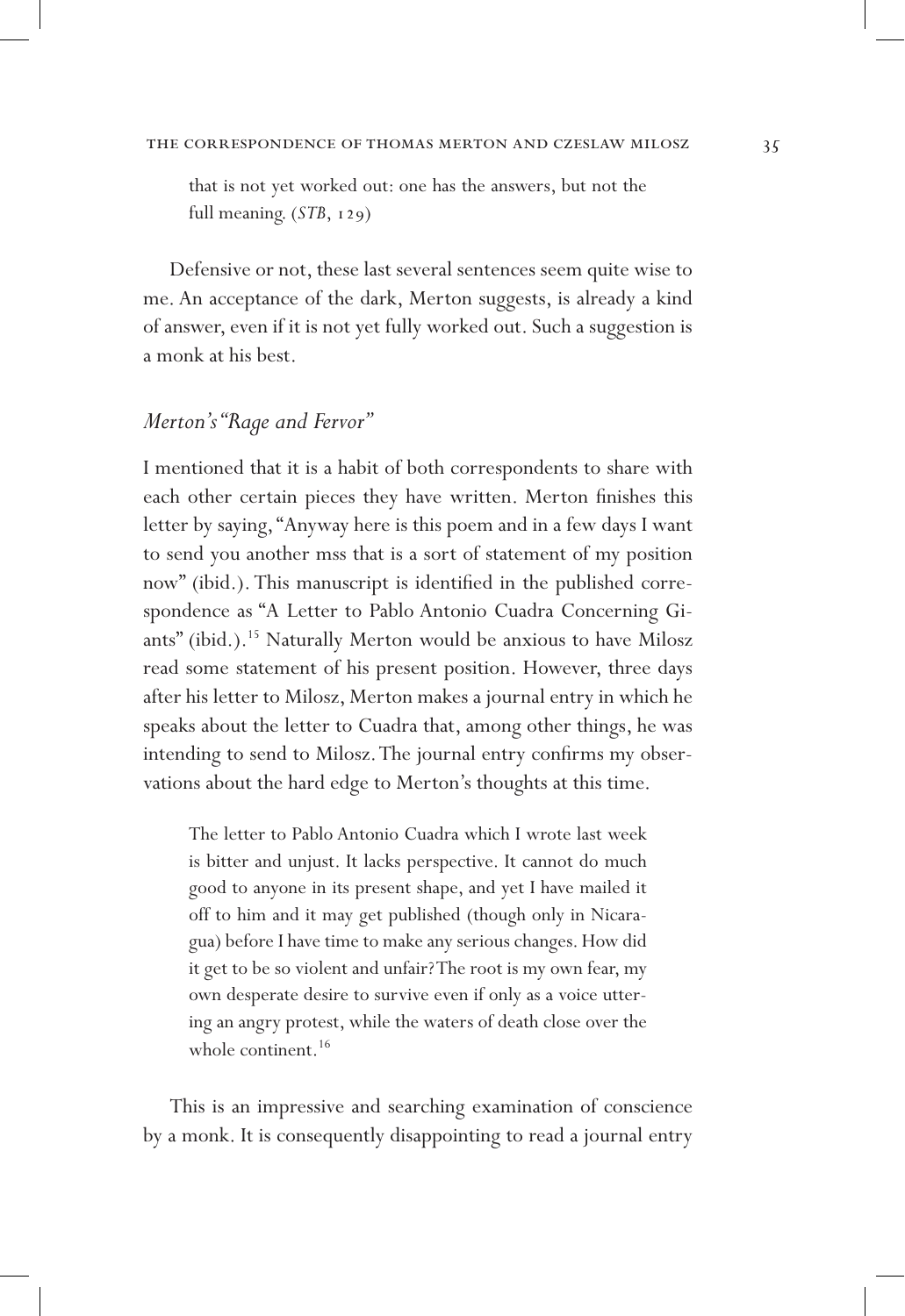four days later in which Merton mentions, "I sent the Cuadra letter to Carrera Andrade in Caracas. Still have not corrected it."<sup>17</sup> Merton had first mentioned this letter to Milosz in September. The following January he speaks of it again, with no indication of the pangs of conscience about it mentioned in the journal. Indeed, he seems rather pleased with himself. He says to Milosz, "I will send you an open letter I wrote with a certain amount of rage and fervor, addressed to him, it is appearing in lots of places and is probably too hot for Poland or I would offer it to *Znak*" (*STB*, 137; January 18, 1962).

In this same letter Merton shows his "rage and fervor" on several other issues. One of these is in response to Milosz's hesitating to identify himself as a Catholic writer. Milosz's reasons for this are very much concerned with the complexity of his own Polish situation and what being labeled "Catholic" within that situation would mean.18 So it is odd to see Merton so quick to join him on this question, seeming not to realize how different his own situation is from Milosz's. Indeed, Merton's whole image and readership is based on his being a Catholic monk. Yet he says to his friend, "You don't know how well I understand what you say about not wanting to declare yourself a Catholic and wear the label." One can't help but feel Merton somehow pleased with himself for creating a situation that is, to use his own words about the Cudera letter, too hot. He continues, "Thus I feel a certain equanimity and even smugness at the thought of my own possible excommunication. I cannot be a Catholic unless it is made quite clear to the world that I am a Jew and a Moslem, unless I am execrated as a Buddhist and denounced for having undermined all that this comfortable and social Catholicism stands for" (*STB*, 136–37). Twenty years earlier in *The Seven Storey Mountain,* in brilliant literary style, Merton had told the compelling story of his taking on the label "Catholic." I can't help but sense that there is somehow less gravity to his own position now than in Milosz's very real struggle over this question.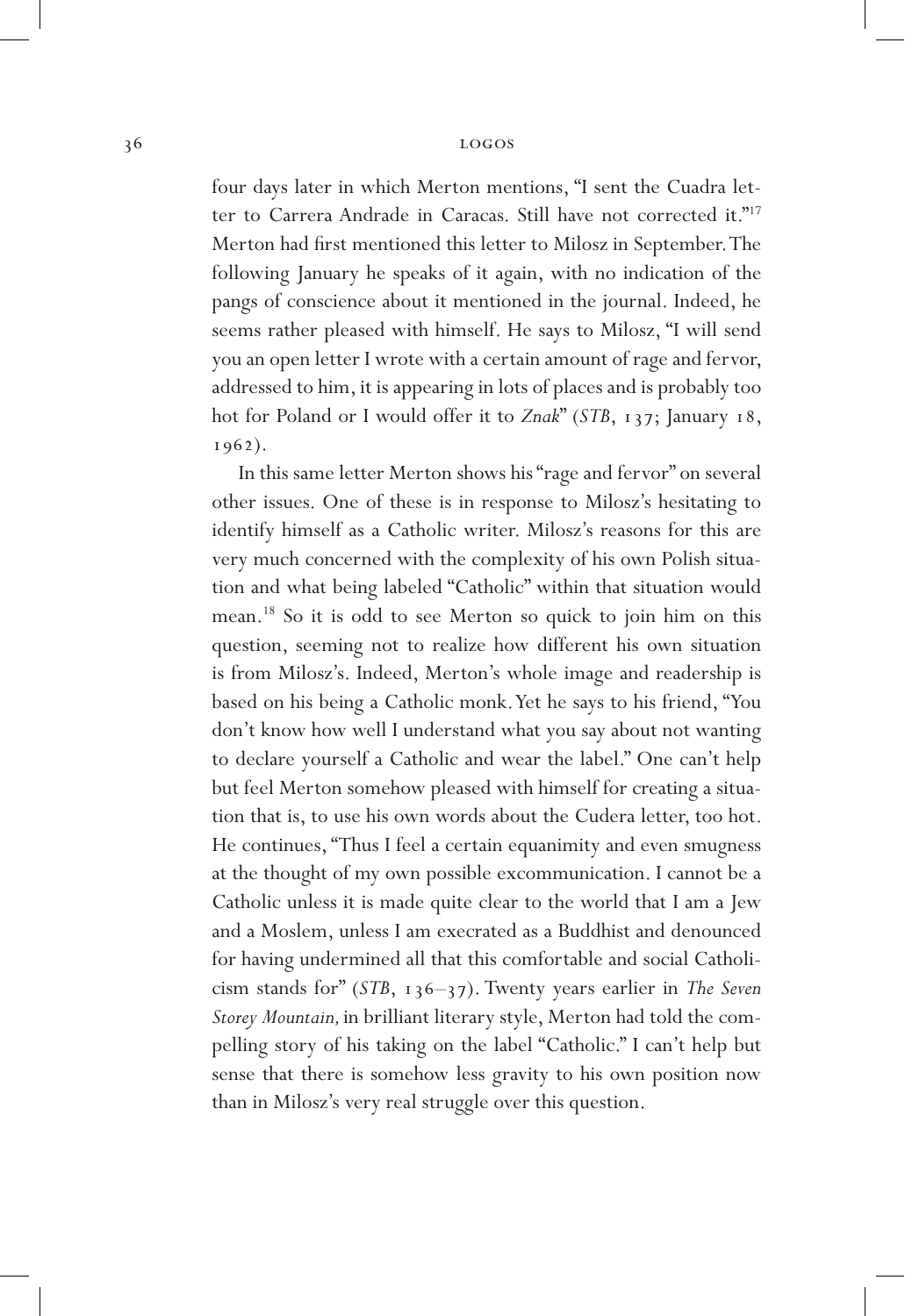#### *Milosz on the Monk's Antiwar Involvement*

Milosz's next letter to Merton does not answer him directly on this Catholic question, but it is a very frank letter of opposition to the general spirit of rebellion that Merton has been showing. It focuses on Merton's involvement in the antiwar movement. This letter, together with Merton's previous letter, begins to mark what I discern as a subtle but definite turn in the correspondence. Milosz becomes increasingly critical of Merton, Merton increasingly on the defensive. Milosz continues to appear in all his struggling wisdom, Merton increasingly less impressive. Milosz still is the lay Catholic seeking something from his friend, the monk and priest. Less and less can Merton deliver the goods.

After a short opening sentence in which Milosz thanks Merton for some things sent him, he comes directly and bluntly to his point. "I am completely puzzled by your papers on duties of a Christian and on war. Perhaps I am wrong. My reaction is emotional: no." Then he enumerates three reasons: skepticism as to moral action that seems Utopian, distrust of peace movements from his Polish experience, and "Noble-sounding words turning around the obvious, because nobody would deny that atomic war is one of the greatest evils." Milosz, much more shaped by the brutal experience of the war in Poland and extremely distrustful of postwar communist talk about peace, is practical in what he tells Merton about his peace movement. "It is possible that every peace manifesto for every 1 person converted throws 5 persons to the extreme right, by a reaction against 'defeatism.'" In other words, the monk may be pleased with himself for his protest and feel his conscience thereby cleansed, but the net result will be to turn people to a dangerous right-wing reaction. Milosz thinks that the Catholic Church could be, theoretically at least, in a position to do something with more effective results. "What would be more important is action through the Roman Church, if possible, in order to warn people against easy or apparently easy solutions offered by various shades of the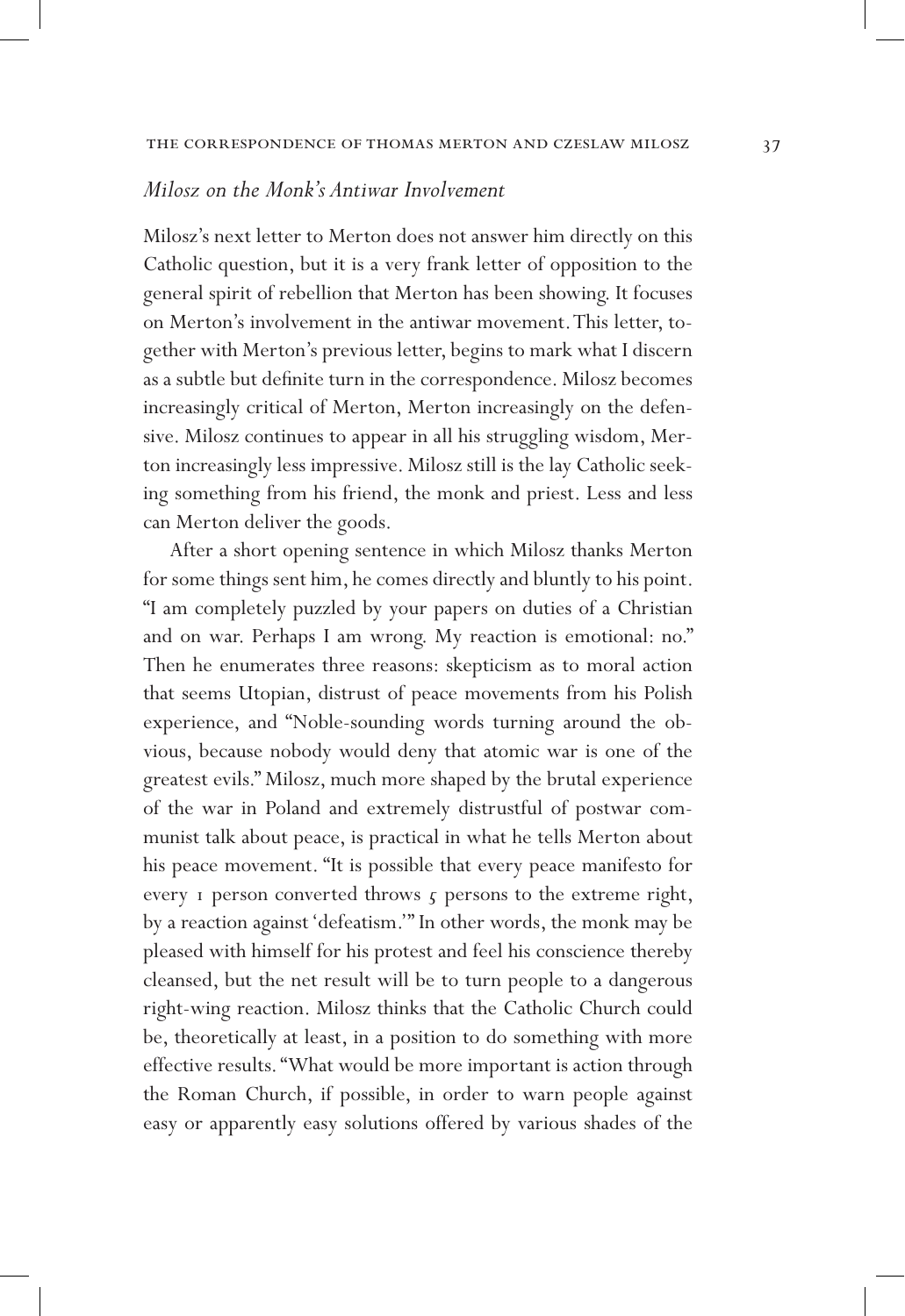new right and warn the Catholics against my association with such well-looking patriotic societies" (*STB*, 138–39; undated). Yes, but in his last letter Merton was feeling "a certain equanimity and even smugness" at the thought of his own being excommunicated from the Church. So, it probably will not be this monk who can effectively warn people against easy solutions from the right. Milosz is suggesting that Merton's and others' peace movement will drive people farther to the right.

This is a very strong letter. It is undated, but Merton speaks of it in a journal entry made on February 6, 1962. He took it very seriously. "A very important letter from Milosz, in reaction to the articles on peace I sent him. It touches me deeply because I respect his judgment more than that of anyone I know, on this question. For he has been through it. And we have not."19 He then makes notes to himself, summarizing the main points of Milosz's letter. He takes the latter's point. "There are awful ambiguities in this peace talk and I do not want to end up by simply crystallizing the opinion I think is immoral." Merton struggles with what his involvement should be. At the end of that journal entry, the whole of which reveals that his struggle is evident and honest, he has found again the voice of a monk, even if he has not resolved the ambiguities. He says, "The reality of my life is the reality of interior prayer, always, and above all. There is a large amount of delusion in all inordinate concern with action. Yet there must be the right action."20

The monk is evidently thinking hard about what his lay friend has written to him. But before he can formulate an answer, Milosz writes again, on March 14, five weeks after Merton's journal entry. He begins, "Dear, dear Merton." He continues, "I am sad as I have been thinking that perhaps I offended you, that I should not have used in a hurry so harsh words speaking of your writings for peace" (*STB*, 141; March 14, 1962). Milosz continues with his apology, saying that in effect as a visitor to America he has no competence to comment. Nonetheless, in this second letter Milosz directs an even more soul-searching critique toward Merton. In the optic of our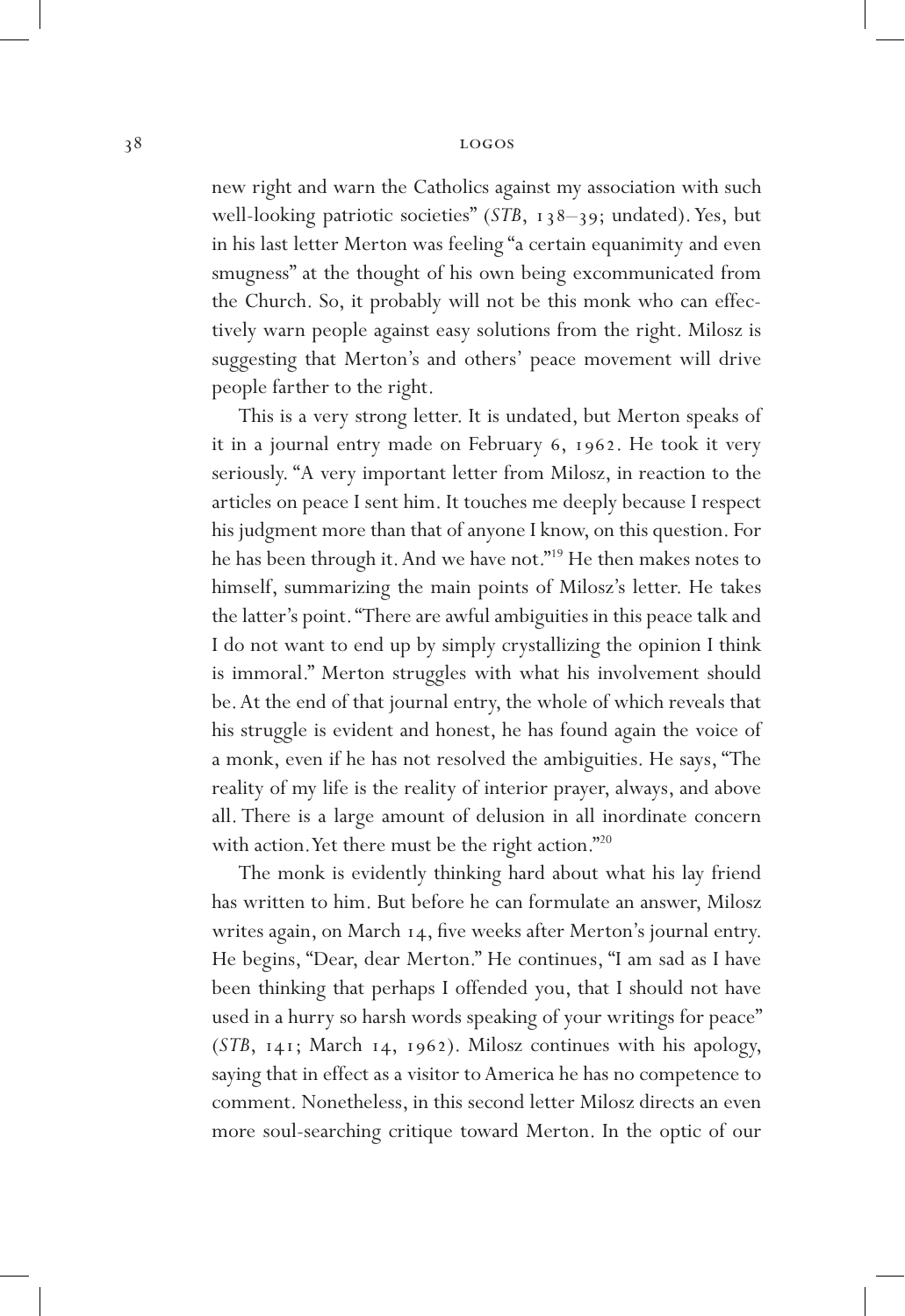present examination, here we have society chiding the monk for the particular way in which he has involved himself in the world. Milosz says to Merton,

Yet I ask myself why you feel such a itch for activity? Is that so that you are unsatisfied with your having plunged too deep into contemplation and now you wish to compensate through growing another wing, so to say? And peace provides you with the only link with American young intellectuals outside? Yet activity to which you are called is perhaps different? Should you become a belated rebel, out of solidarity with rebels without cause? (*STB*, 142)

In effect, Milosz is counseling the monk that he has grown restless and warning him against courting a kind of popularity with the younger generation, whom Milosz diagnoses curtly as "rebels without a cause." If there were ever an antidote to Thomas Merton's tendency to court popularity, it would certainly be Czeslaw Milosz, who through his whole life never courted popularity by adjusting his positions and tones to current fashion.

Milosz, however, in this letter is not merely critical. Once again he constructively pushes Merton toward a contribution as a writer that would square better with his monastic life. He says,

Now, when there is such a chaos in the world of arts and letters, the most sane, intelligent (and of the best literary style) are works of French theologians. They perform an important and lasting task. We are groping—and I say it based upon what young Catholics in Poland write—towards completely new images permitting perhaps to grasp religion again as a personal vision. I do not invite you to write theological treatises but much can be accomplished, it seems to me, through literary criticism for instance. (ibid.)

Here once again we see Milosz struggling for this new religious view of the world, not dogmatic answers, but something deeply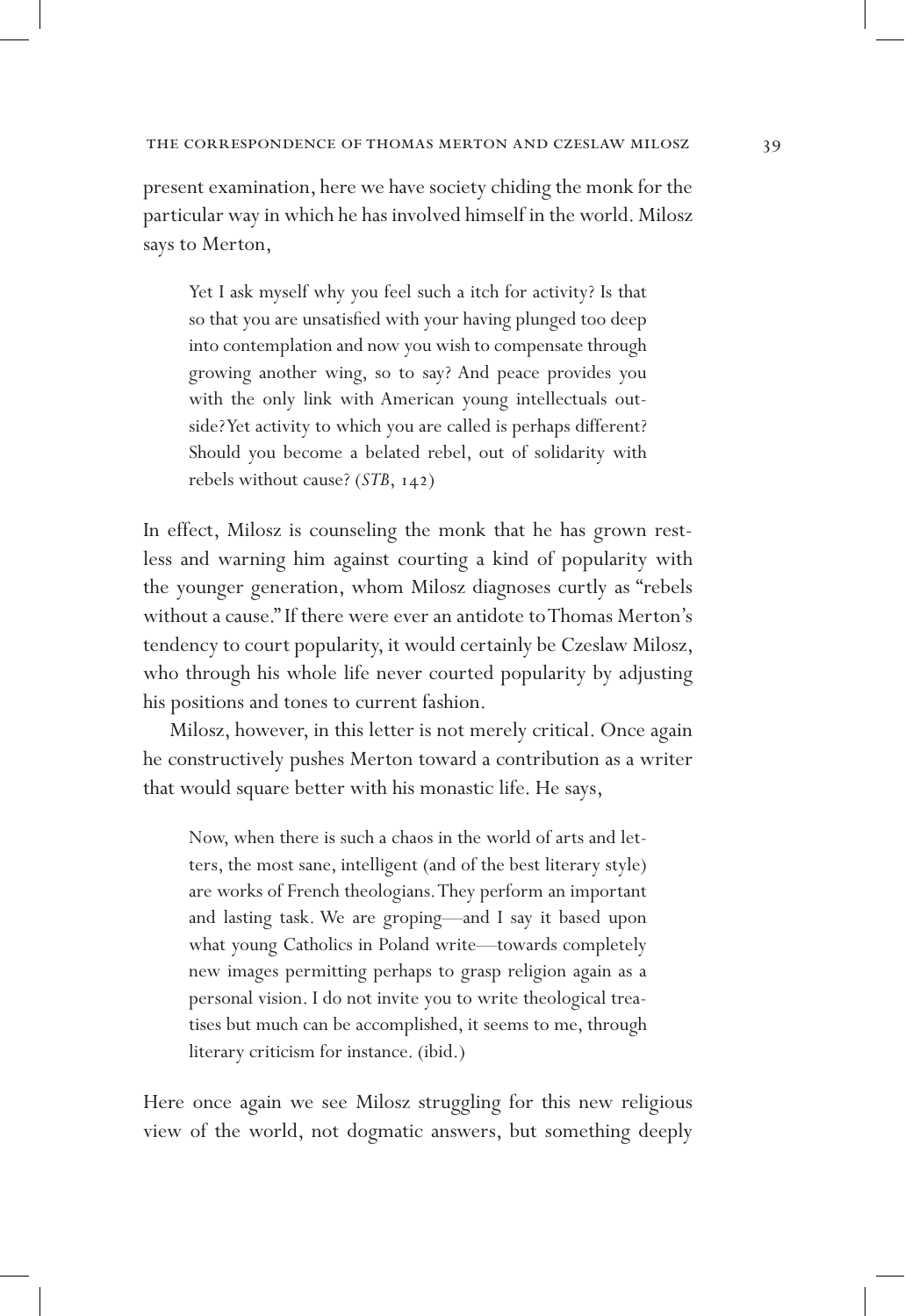personal, what in a previous letter he had called theology on "the border between intellect and our imagination."21 He pushes Merton to make his contribution there, identifying the contribution as having theological and Catholic roots even if, he clarifies, he is not suggesting that Merton write directly theological treatises. Milosz is urging Merton to be the poet, the man of literature, but to focus on the building up of the new religious vision.

Milosz's letter was dated March 14. Perhaps it immediately reached in its mark. In his journal on March 18 Merton wrote, "I am not totally happy about the peace movement. There is much that is morally sloppy and irresponsible about it."<sup>22</sup> On March 21 Merton wrote directly in answer to his friend. He begins, "There are few people whose advice I respect as much as I do yours, and whatever you say I take seriously. Hence I do not feel at all disturbed or unsettled by what you say concerning my articles about peace, because I can see the wisdom of your statements and I agree with them to a great extent" (*STB*, 146; March 21, 1962). He goes on to explain himself and why he has been involved in the peace movement. "The chief reason why I have spoken out was that I felt I owed it to my conscience to do so." And later, "I have just about said what I have to say. . . . I think I will have to remain available to speak up from time to time about the issue in moments of critical decision, or perhaps not." And then once again there is another instance of that impressive self-criticism that we have encountered so often in this monk. "In a word I have many doubts myself about all this. It seems to be largely self-deception. Yet to the best of my ability to judge, I feel that what I have done so far was necessary. Perhaps it was not well done. Perhaps it was naïve. Undoubtedly I have not said the last word, nor has all that I have said been perfectly objective and balanced" (*STB*, 147–48). In fact, these words evidence an intriguing combination of dimensions: he is slightly on the defensive but is thereby led to a beautiful examination of conscience. Again I want to suggest that Merton's ability to confess his limitations in this way is a real monastic contribution. According to the monastic logic of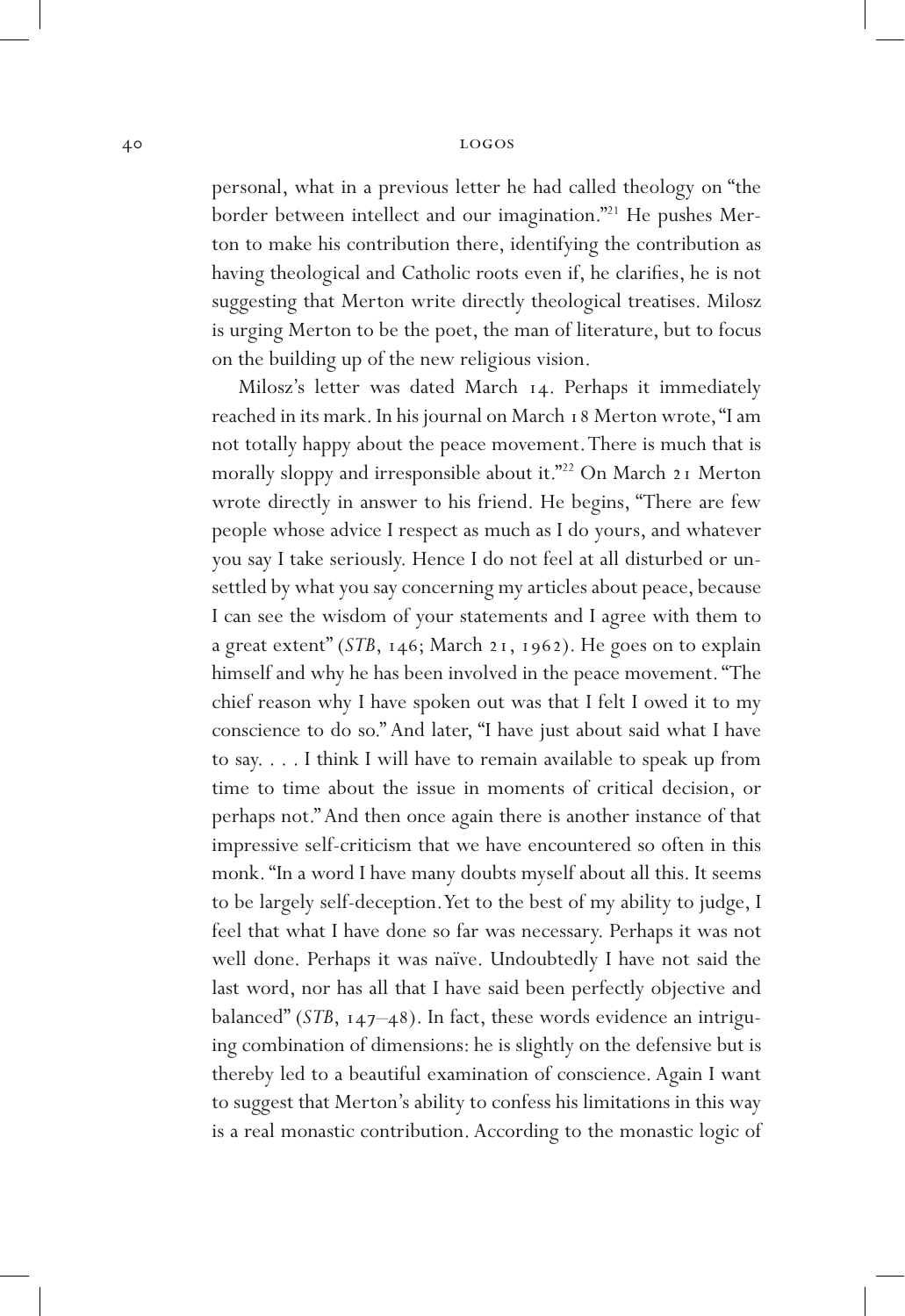things, such interior work contributes more to peace than particular public protests.

The question of war and the peace movements of the '60s as Milosz and Merton experienced them is far too complex for us to assign praise or blame within the scope of the present project. I have simply attempted here to follow their interchange, observing always the interface between monastery and society. It should be noted however that, despite the criticism of Merton by Milosz and Merton's accepting many of these criticisms, Merton can still be judged as having made a very important contribution to the peace movement, and this, precisely at a time when someone of his stature as a well-known monk could usefully make his influence felt. A monk takes his stand for peace, despite the ambiguities. Surely we see here a monastic contribution to society. It was not easy for him.<sup>23</sup> Perhaps some measure of Merton's inner struggle and the external opposition he had to face for his position can be heard in one line from the journal where he comments on the decision of the Trappist monastery of Our Lady of the Genesee to build a fallout shelter for the monastic community. He says, "We no longer know what a monk is."<sup>24</sup>

#### *Milosz's Problem with Confession*

More than a full year passes before Merton hears from Milosz again, and Merton will let six months pass before responding to that. This does not seem due to any cooling of the relation. Both men were intensely involved in many things other than writing thoughtful letters to each other. When Milosz takes up the contact again, he immediately begins with their usual literary exchanges, passing from this to comments on the scene in Poland and America. For our purposes it is worth viewing a moment in the letter where Milosz shares a personal, spiritual problem he experienced. Here is a lay Catholic sharing frankly with a priest friend his difficulty with the sacrament of Confession.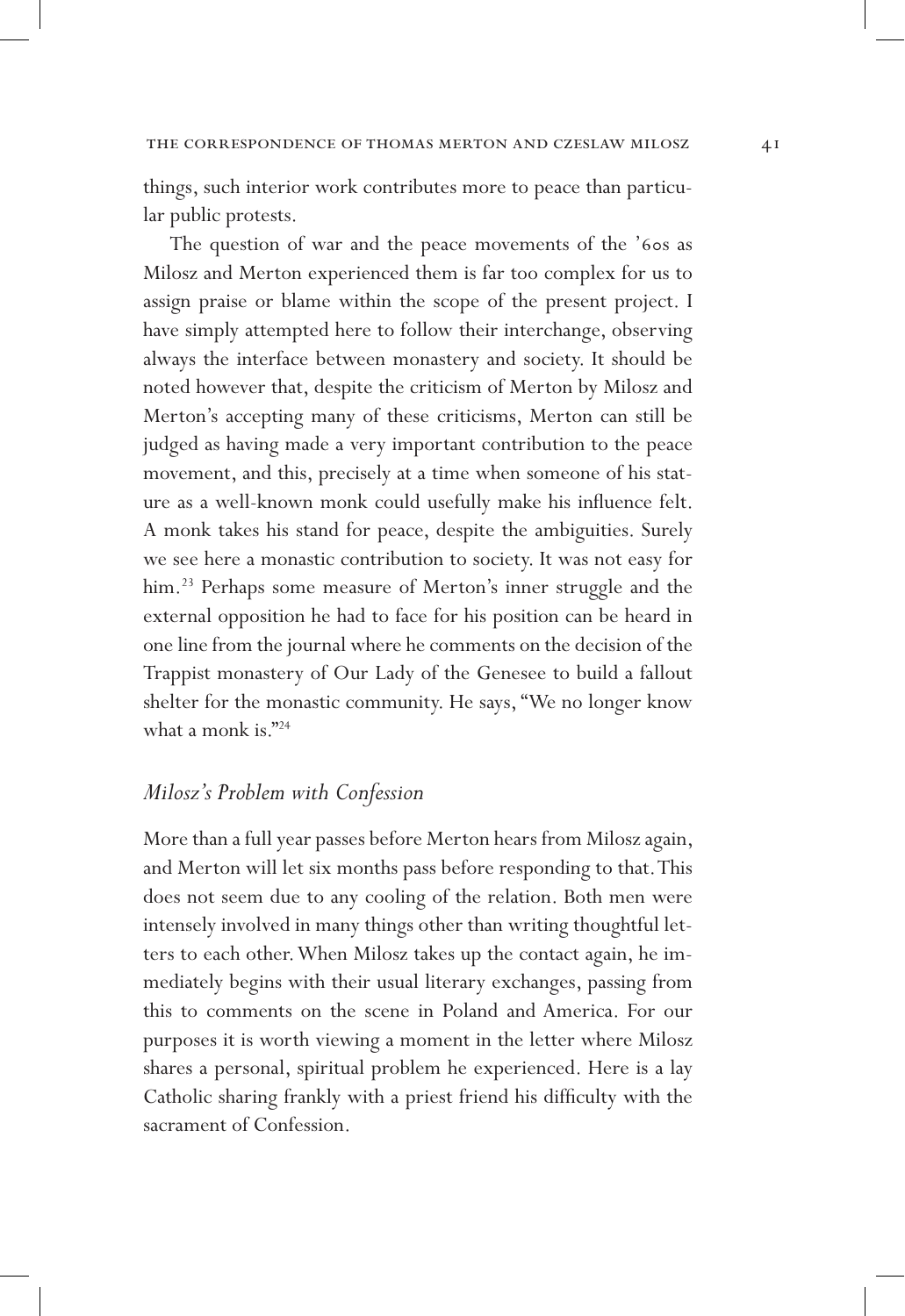I went to confession on Easter and, as usual, rather bad results. I have a need of humility and contrition and I am grateful to God. Yet there is something wrong with the institution, how to improve it, I do not know. No absolution can erase the past and, besides, I have a feeling I am a liar—my guilt is shapeless, all-embracing when I try to express it, I distort. And what to confess? I would be happy to know at least my sins, I do not know them, only at moments they appear in a flash and then disappear in a kind of magma. Not to speak of a priest's interests, in rubrics, in Law. (*STB*, 153; May 18, 1963)

Such an honest "confession about confession" could hardly be made had their relationship cooled in Milosz's mind. It is nothing short of a sharing of spiritual anguish and, said to a priest and monk, it is an implicit appeal for help. "I have a need of humility and contrition."

For a priest and monk, Merton's response (six months later) is disappointing. He seems not to have heard any appeal and only joins in his friend's complaint, and this at a more shallow level. It is what some call nowadays an "enabling" response. He says, "About confession: again I understand what you mean. It is a very institutional sort of thing, especially the 'Easter duty' business. But how can one confess to an institution? And what kind of forgiveness is dispensed by an organization? One puts in his bid and gets his return slip" (*STB*, 157; November 11, 1963). We have to wonder if this tone and style of response could have been useful to Milosz. It is puzzling to see Merton respond to him in this way—Merton, who, of course, is capable of profound seriousness around spiritual questions. After his unfair caricature of the institution, Merton does offer a bit of theology about confession, but it could only be described as lightweight, what, with the hindsight of the decades, we might today call '60s theology. He says, "If I confess a sin it should be because I feel that the sin has divided me from *you,* and has hurt you, or has hurt someone here, closer to me. . . . But the devotional nonsense that tries to cover up the institutional aspect of it with ideas that sin hurts Christ in Himself, now. Nonsense. . . . They [sins] destroy His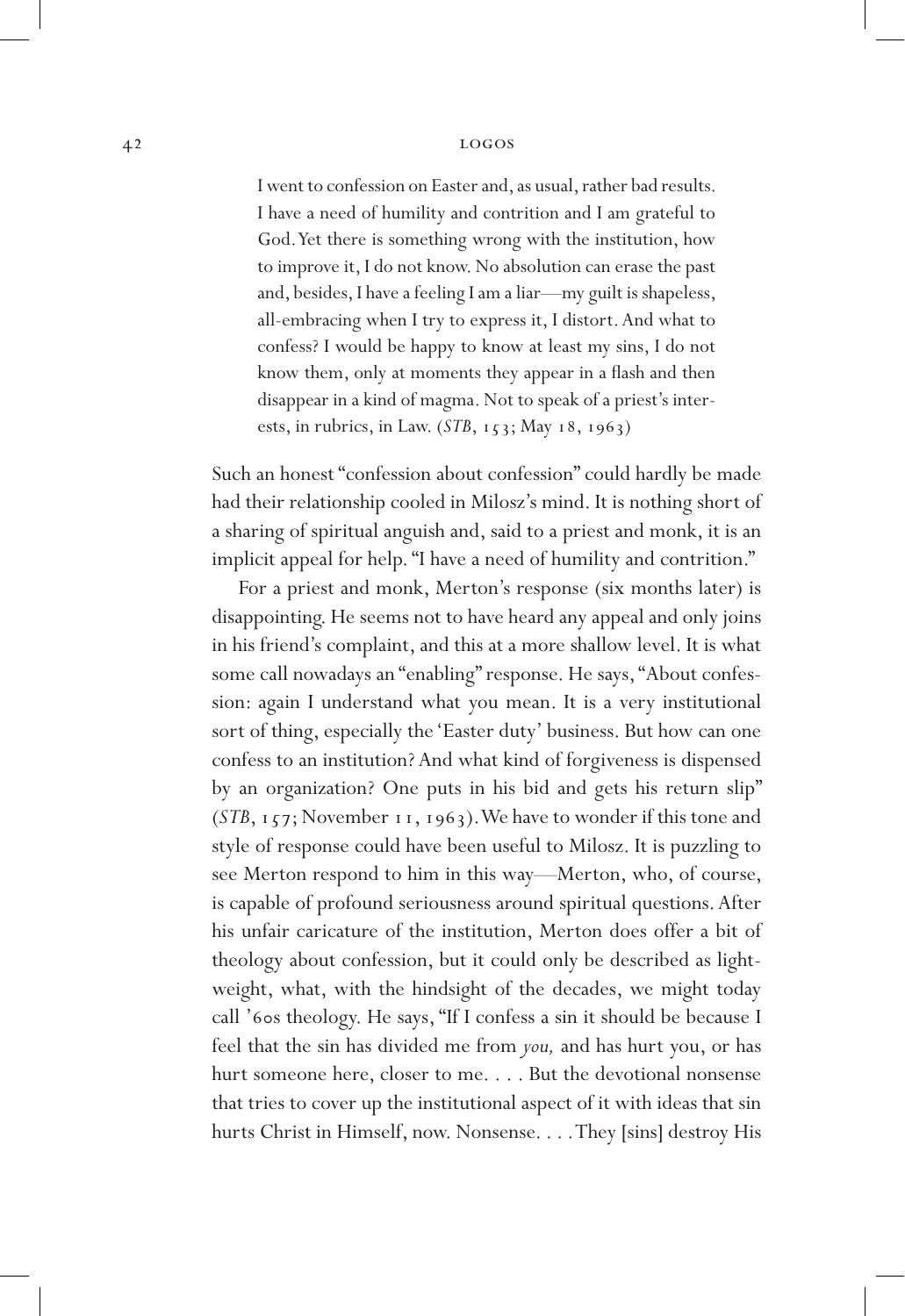likeness in me, they cannot touch Him" (*STB*, 157). Implicit in this, if we think about it a moment, is a rather metaphysical notion of an untouchable God, which hardly does justice to any biblical notions of sin. Merton is right to speak of the interpersonal dimensions of sin, but a Catholic understanding of sin can hardly do without also relating sin directly to one's relationship with God, who must be loved above all things with one's whole mind and heart. Merton should have known that his friend could hardly have been helped by such a reductive version of what sin is. Years later, in his poetry, we will still hear Milosz anguishing over confession and a sense of his sins.<sup>25</sup> For the rest of his life Milosz will continue to search for a personal contact with God that he feels has been ruptured by his sins, even if these "appear [to him] in a flash and then disappear in a kind of magma," as he said.

#### *Milosz and Merton on the Church*

There is no record of further correspondence for another ten months. Then there is a short note from Milosz arranging for a visit to Merton at his monastery. This took place in September of 1964.<sup>26</sup> Merton then writes a short note at Christmas time and Milosz responds on New Year's Eve. Merton responds three months later. Not much is added to what we have already seen. The sense of warmth is somehow deepened, most likely because of their having met. The literary exchanges continue, the sharing of news of their own writings, the interchange about peace movements, things in the Church, and the struggle in each man's soul. But then there is a gap of three years. Merton takes up the initiative again at the beginning of 1968, and Milosz answers him, beginning, "I have lived through quite turbulent two years, very emotional" (*STB*, 171; January 15, 1968). Milosz brings his friend quickly up to date on some of what has been happening in his life. There are some harsh lines about changes in the Church due to the Second Vatican Council. The last sentence of this letter is ominous: "My prediction—and I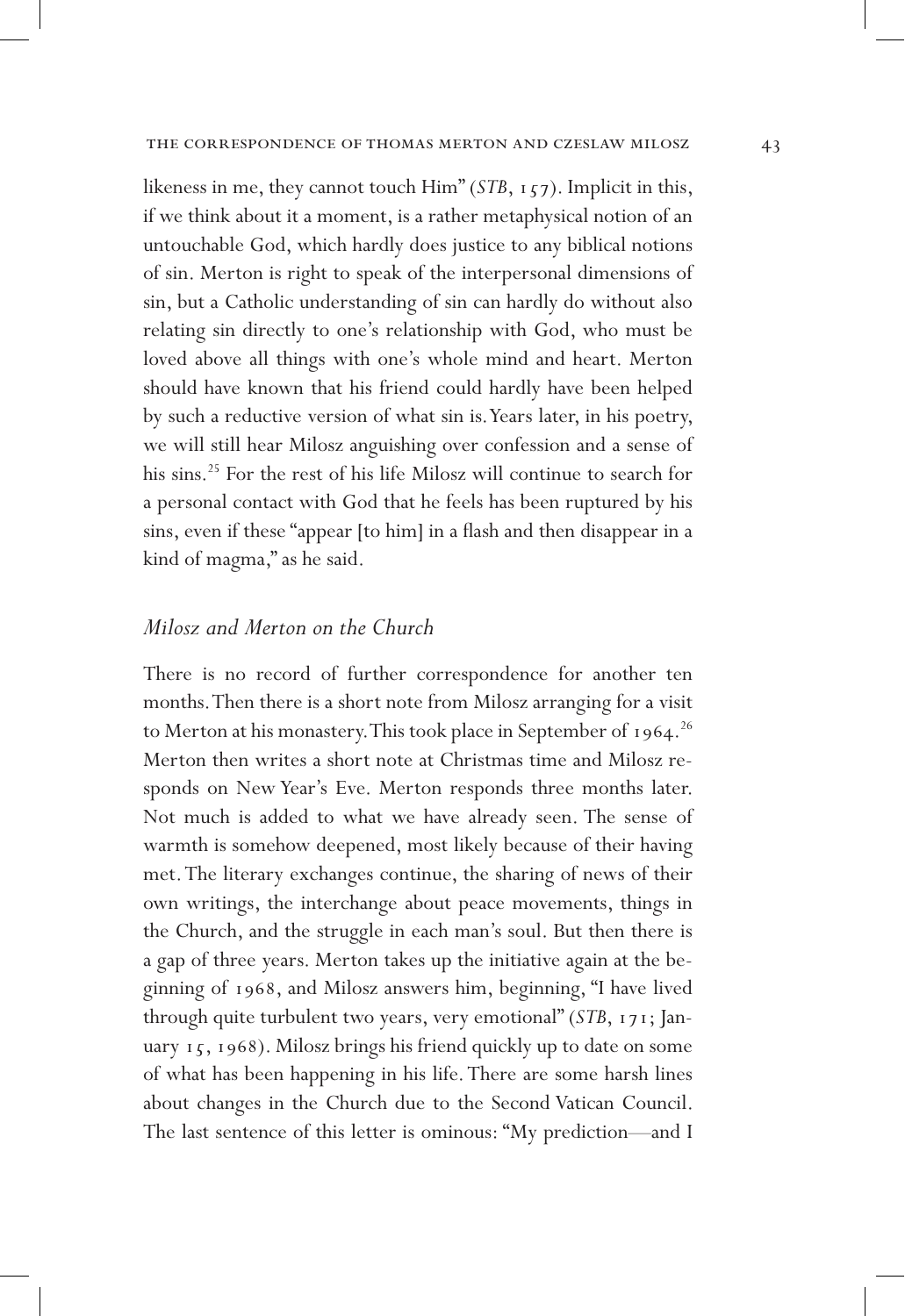wish I were wrong—is that the number of homeless religious minds will be rapidly increasing" (*STB*, 173).

Then, as we have seen before, there comes a letter of apology before he has heard from Merton. He says, "I know I wounded you by my last letter. Forgive me. Forgive my stupid and cruel jokes. I am afraid, however, of a misunderstanding. I am not on the side of Catholic conservatives. . . . I have not much interest in the Church" (*STB*, 174; undated). Merton seeks to reassure him, again according to the pattern we have seen of telling Milosz how well he, Merton, understands what Milosz is saying. "There was absolutely nothing wounding in your letter. Anything you may be tempted to think about the Church, I think myself, and much more so as I am in constant contact with all of it" (*STB*, 175; March 15, 1968). As he continues, it seems to me that Merton once again employs that "enabling" style of thinking that may have brought some immediate sense of companionship to Milosz but certainly could not have helped him in the long run. The monk-priest tells the poet who is anguishing over conditions in the Church, "In effect, my 'happiness' does not depend on any institution or any establishment. As for you, you are part of my 'Church' of friends who are in many ways more important to me than the institution" (ibid.). It is not likely that "a Church of friends" would have substituted for all that Milosz knew that the Church, at her best, was meant to bring to the world and to himself. His ominous lines grow even more ominous after Merton's lightweight response to them: "My prediction—and I wish I were wrong—is that the number of homeless religious minds will be rapidly increasing."

There are no more letters from Milosz, and Merton will be dead by the end of the year. Merton had seen Milosz again as he passed through California on his way to Asia, the trip from which he would not return. The last words of this compelling exchange are from the monk, just a few weeks before his death. "It was good to see you in SF," he says (*STB*, 178; November 21, 1968).

Thomas Merton died at the end of 1968, that year that has become the emblematic year with which to summarize so many of the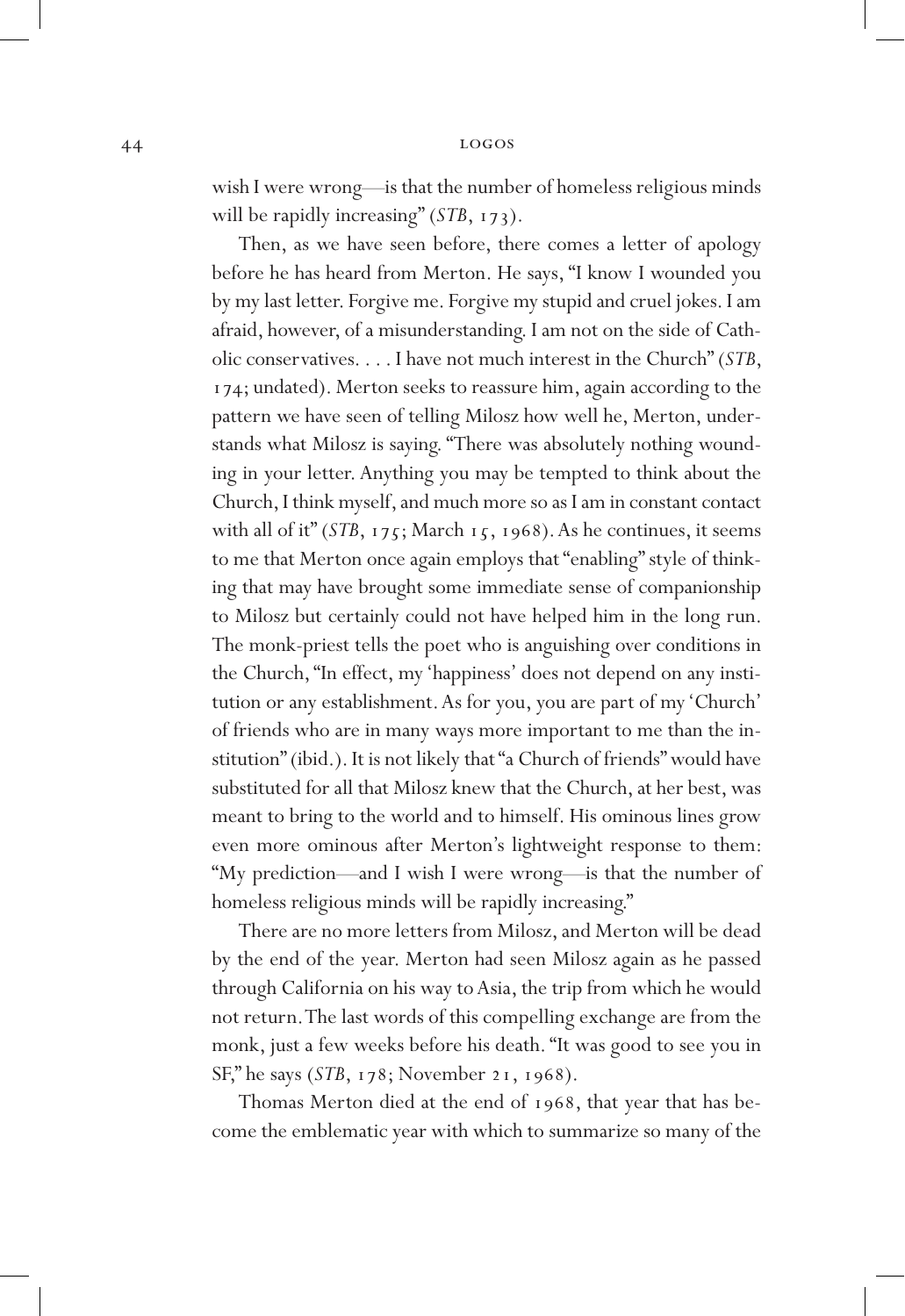events and ways of thinking of the tumultuous decade. What a time to have brought to a halt the searching advance of such a creative monastic thinker! His friend Milosz would live another thirty-five years, and naturally he would continue to face in his own life the questions for which he had sought answers, among other ways, together with his monastic friend. These thirty-five years will be years in which Milosz produces some of his most deeply spiritual poems, some of his most deeply Catholic poems.

## *My Personal Story*

At the end of my examination of this correspondence, I hope I may be permitted to share a personal story that puts what we have seen here into a larger context and continues to shed light on the theme of the relationship between monasticism and society. In early 2003 I had written an article on Milosz as a Catholic writer, examining his hesitation to so label himself and at the same time the massive impact of Catholic themes on so much of what he wrote.<sup>27</sup> I sent of draft of this article to a friend of my mine in Krakow, who, without my knowledge, showed it to Milosz. He said to my friend, "I would like to meet this monk." He was not only struck by what I had written; he was also struck that a monk had written it. Since I was living in Rome at that time, a trip to Krakow was possible; and I jumped at the chance of meeting the great poet whose writings I so much admired. Our conversations—we met twice for about an hour were immediately intense, with him setting the tone and the pace. He asked me virtually at the outset, "Do you *as a monk* find anything useful in my poetry?" I answered him that of course I did and that I would tell him why. But first I wanted to know why he was asking with this emphasis, why the phrase "as a monk." He answered—and this is no secret for those who read him closely—that at the end of his life he doubted the spiritual value of his work. He anguished over this question. Very humbly he thought maybe a monk could tell him if there were any spiritual value in it.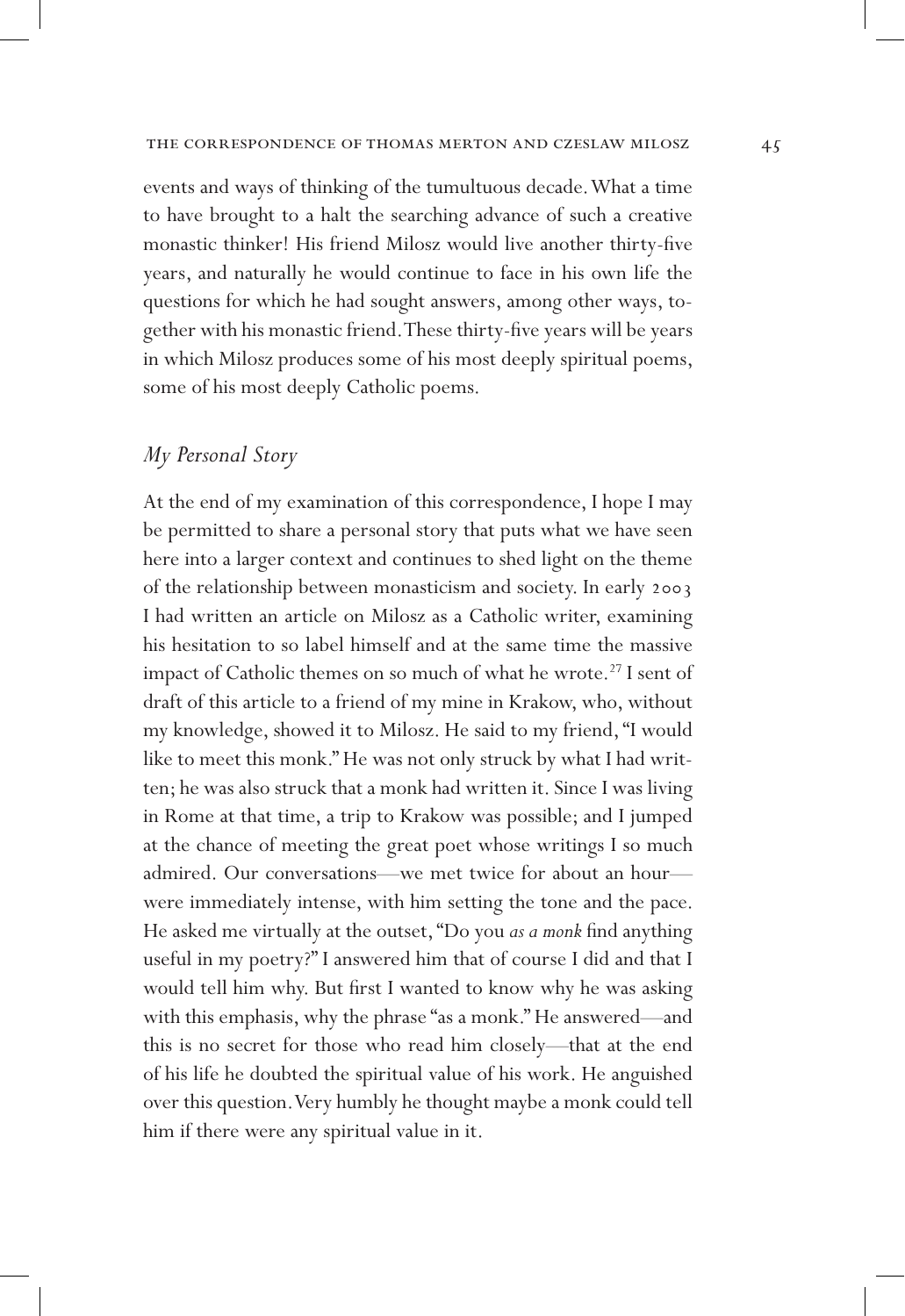Naturally I was astonished to find myself so suddenly thrust into such a position, but through his writings I knew him well enough to know that he was in deadly earnest. He wanted an evaluation of his poetry *from a monk.* I thought to myself, well, I am a monk, and I have profited from him as a monk. So, I will tell him. On the table before us was a copy of his collected poems spanning more than seventy years. It was a volume I knew well. I picked it up and began reading his poems back to him, telling him of their importance to me, of their "usefulness," to use his term. It was a moving exchange for both of us. At one point he said to me, "Everybody has always told me that my poetry is great and important to them, but nobody ever tells me why. You are telling me why."

At another point he asked me if I had read the correspondence between himself and Merton. I had. He said eagerly, "What did you think?" Among the things I told him, I suggested that he had hoped for much from Merton, received much, but in some ways was disappointed. He said, with considerable emotion, "Yes!" It was a long, slow, drawn-out Yes. The he added, "I'm still looking for a monk."

I had the privilege of writing him at his request during the last year of his life. He proposed many questions—all of them theological and spiritual—that he wanted to hear about from me. He told me that he was too old to be able to write back, but that I should call his secretary and she would tell me his responses. We spoke of many things: suffering, sin, the role of dogma, Job, the death of Jesus, the nature of prayer, the role of the Church, forgiveness of sins. Through it all I was conscious that he was wanting to hear about these things from a monk. I tried to speak to him from this larger place. I don't mean I said to him things that were not my own, but his way of proposing the question made me particularly aware that my own way of living with life's questions and seeking answers has been very much shaped by the monastic tradition. I was glad to try to answer him from this space.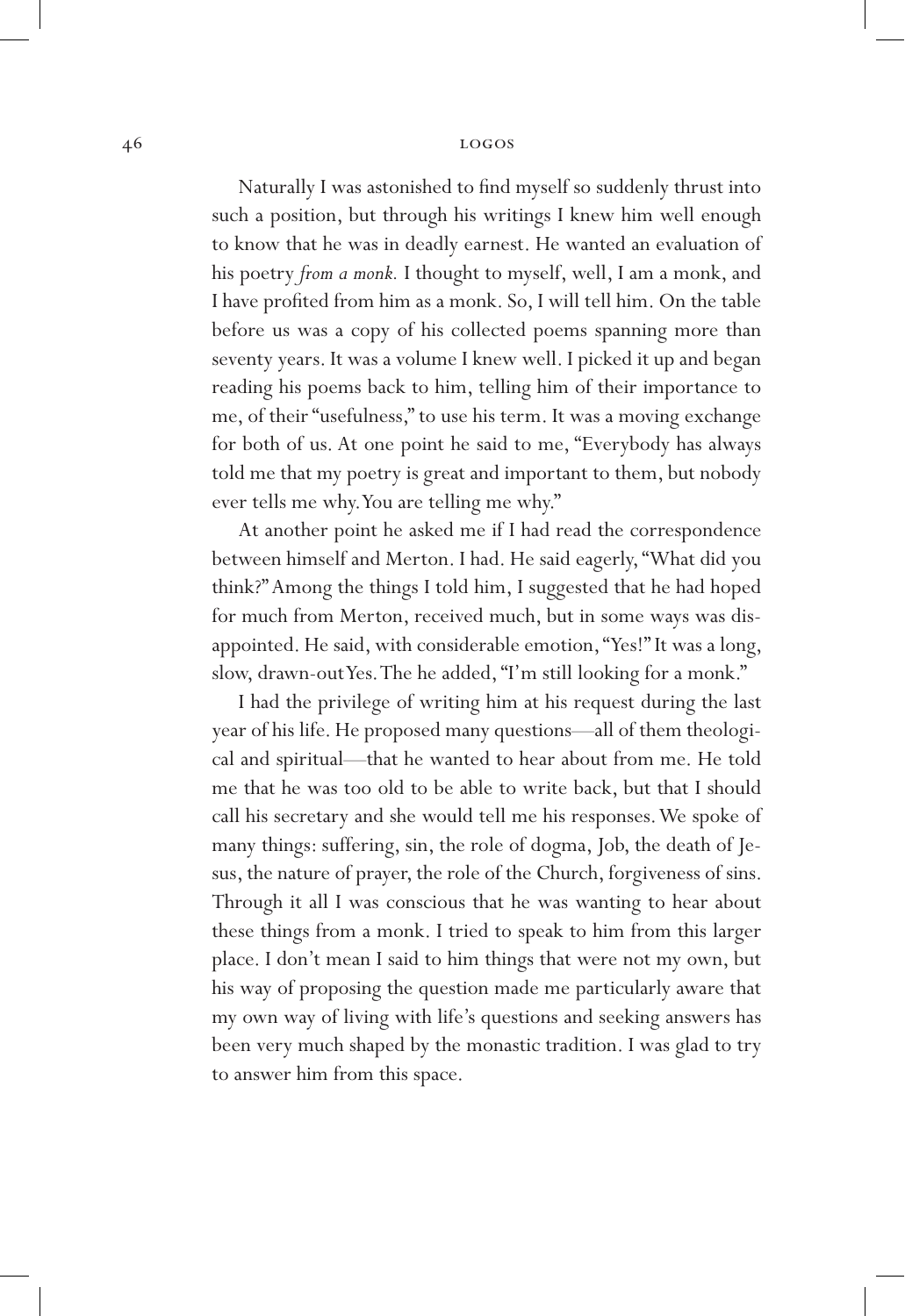#### *Notes*

- 1. *Striving Toward Being, The Letters of Thomas Merton and Czeslaw Milosz, ed. Robert Fag*gen (New York: Farrar, Straus and Giroux, 1997). Hereafter cited in text as *STB*.
- 2. The phrase is Robert Faggen's in the introduction" to *STB,* vi. See there for a fuller discussion.
- 3. Citations of letters are according to page numbers in *STB.* I also add, at the first citation of a letter, the date, which in some instances is important in order to see the amount of time between one letter and another and to note that I do not always cite the letters in chronological order. Orthographic errors of the original are preserved here without noting them.
- 4. He had signed the first letter, "Faithfully yours in Christ, Thomas Merton."
- 5. Undated letter; stands between Merton's letter of September 12, 1959, and another letter to Merton dated February 28, 1960.
- 6. Any reader of Milosz is aware of how frequently he addresses this theme in both poetry and prose. See, for example, the poems "Theodicy" or "To Robinson Jeffers" or the essay "Facing Too Large an Expanse," among others.
- 7. So, we see that it is really Milosz who is pleading for himself, even if he speaks more generally of "a reader." Clearly he is also not meaning "Thomas Merton" as a curious individual but meaning Thomas Merton the famous monk, author of *The Sign of Jonas.*
- 8. The letter in question is not dated and is followed by another letter dated February 28, 1960. Merton's response is dated May 6, 1960.
- 9. *A Search for Solitude, The Journals of Thomas Merton 1952–1960,* vol. 3, ed. Lawrence S. Cunningham (San Francisco: Harper San Francisco, 1996), 387.
- 10. See *Rule of St. Benedict,* chapter 58.
- 11. In the course of this Milosz comes back to the question of Merton's attitude toward nature and shows himself capable of real give-and-take on this question as on so many others. He says, "In any case I thought when reading Brzozowski that perhaps you, rejecting or not feeling 'iron cruelty' of Nature, were not completely wrong, that we all are perhaps too much influenced by that most demoniac science, biology" (*STB*, 84; July 8, 1960).
- 12. Milosz's letter is dated October 30, 1960, and is sent from California. Merton's reply is dated November 9, 1960.
- 13. *Turing Toward the World, The Journals of Thomas Merton 1960–1963,* vol. 4, ed. Victor A. Kramer (San Francisco: Harper San Francisco, 1996), 103.
- 14. The second drawback that Merton mentions is that Daniélou writes too much. This is an amusing complaint coming from Merton.
- 15. This was later published in Merton's *Emblems of a Season of Fury* (Norfolk, CT: J. Laughlin, 1963) and in *The Collected Poems of Thomas Merton* (New York: New Directions, 1977).
- 16. *Journals,* vol. 4, 162.